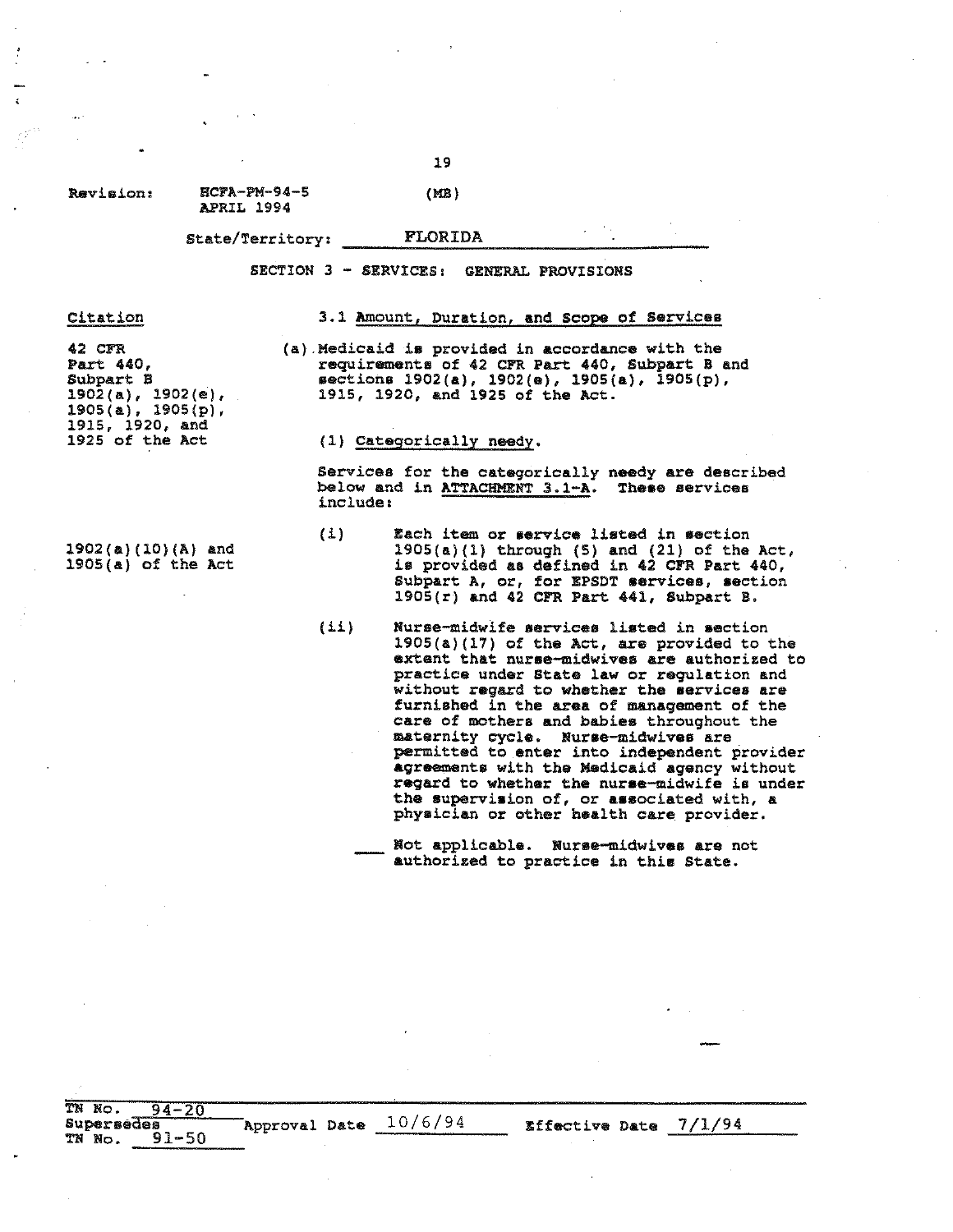•

| Revision:                                                                         | $HCFA - PM - 91 - 4$<br>AUGUST 1991 | (BPD)                                                                                 | OMB No.: 0938-                                                                                                                                                                                                                                                                                                                                                 |
|-----------------------------------------------------------------------------------|-------------------------------------|---------------------------------------------------------------------------------------|----------------------------------------------------------------------------------------------------------------------------------------------------------------------------------------------------------------------------------------------------------------------------------------------------------------------------------------------------------------|
|                                                                                   |                                     | State/Territory: FLORIDA                                                              |                                                                                                                                                                                                                                                                                                                                                                |
| Citation                                                                          |                                     | 3.1(a)(1) Amount, Duration, and Scope of Services:<br>Categorically Needy (Continued) |                                                                                                                                                                                                                                                                                                                                                                |
| $1902(e)(5)$ of<br>the Act                                                        |                                     | (iii) Pregnancy-related, including family<br>services for a 60-day period             | planning services, and postpartum<br>(beginning on the day pregnancy ends)<br>and any remaining days in the month in<br>which the 60th day falls are provided to<br>women who, while pregnant, were eligible<br>for, applied for, and received modical<br>assistance on the day the pregnancy ends.                                                            |
|                                                                                   |                                     | provided to pregnant women.                                                           | $\sqrt{X}$ (iv) Services for medical conditions that may<br>complicate the pregnancy (other than<br>pregnancy-related or postpartum services) are                                                                                                                                                                                                              |
| $1902(a)(10)$ ,<br>clause (VII)<br>of the matter<br>following $(E)$<br>of the Act |                                     |                                                                                       | (v) Services related to pregnancy (including<br>prenatal, delivery, postpartum, and family<br>planning services) and to other conditions<br>that may complicate pregnancy are the same<br>services provided to poverty level pregnant<br>women eligible under the provision of<br>sections $1902(a)(10)(A)(1)(IV)$ and<br>$1902(a)(10)(A)(11)(1X)$ of the Act. |

| TN No.<br>distant and company of the company of the company of the company of the company of the company of the company of<br>Supersedes<br>$01 - 02$<br>TN No. | Approval Date | a manazara a manazarta a 1999 na manazarta a 1999 na manazarta a 1999 na manazarta a 1999 na manazarta a 1999<br>organization in product to a confidential contribution of a product in the factor of | ، سال<br>. J J L |      |     | Effective Date | the contract of the contract of the contract of the contract of the contract of the contract of the contract of the contract of the contract of the contract of the contract of the contract of the contract of the contract o |  |
|-----------------------------------------------------------------------------------------------------------------------------------------------------------------|---------------|-------------------------------------------------------------------------------------------------------------------------------------------------------------------------------------------------------|------------------|------|-----|----------------|--------------------------------------------------------------------------------------------------------------------------------------------------------------------------------------------------------------------------------|--|
| AND CONTINUES OF A REPORT OF A 49 YO F REPORT OF A 49 YO F REPORTED                                                                                             |               |                                                                                                                                                                                                       |                  | HCFA | ID: | 7982E          |                                                                                                                                                                                                                                |  |

 $\hat{\mathcal{A}}$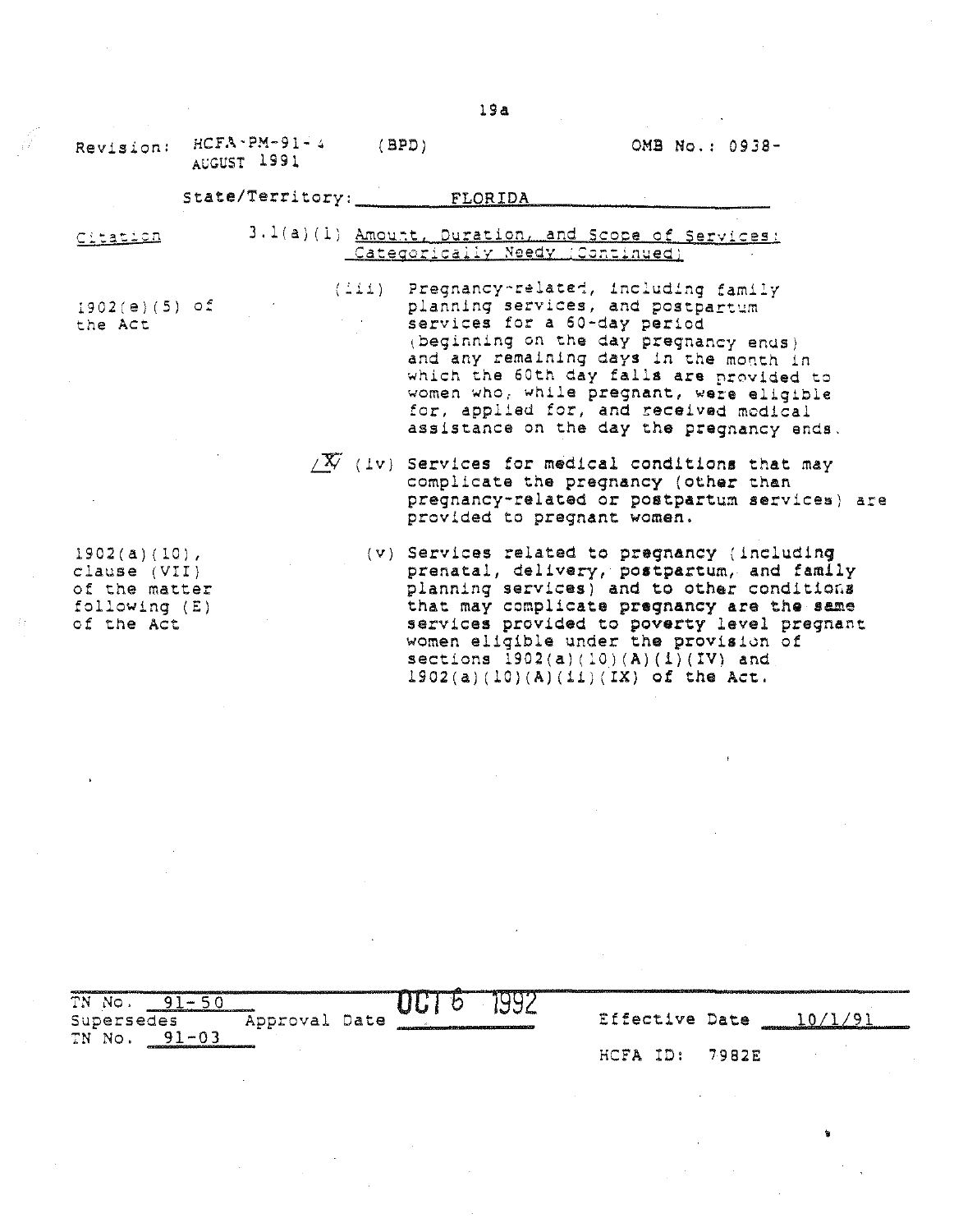Hevision: HCFA-PM-92-7 (MR) Detaber 1992

þ

|                                        | State/Territory: |         | FLORIDA                                                                                                                                                                                                                                                                                                                                                                   |
|----------------------------------------|------------------|---------|---------------------------------------------------------------------------------------------------------------------------------------------------------------------------------------------------------------------------------------------------------------------------------------------------------------------------------------------------------------------------|
| Citation                               | 3.1(a)(1)        |         | Amount, Duration, and Scope of Services:<br>Categorically Needy (Continued)                                                                                                                                                                                                                                                                                               |
| 1901(a)(10)(D)                         |                  | $(v_i)$ | Home health services are provided to<br>individuals entitled to nursing facility<br>services as indicated in item 3.1(b) of<br>this plan.                                                                                                                                                                                                                                 |
| $1902(e)(7)$ of<br>the Act             |                  | (vii)   | Inpatient services that are being furnished<br>to infants and children described in<br>$section 1902(1)(1)(B)$ through $(D)$ , or<br>section 1905(n)(2) of the Act on the date<br>the infant or child attains the maximum age<br>for coverage under the approved State plan<br>will continue until the end of the stay for<br>which the inpatient services are furnished. |
| $1902(e)(9)$ of the<br>Act             | $\mathbf{X}$     |         | (viii) Respiratory care services are provided<br>to ventilator dependent individuals as<br>indicated in item 3.1(h) of this plan.                                                                                                                                                                                                                                         |
| 1902(a) (52)<br>and 1925 of the<br>Act |                  | (Lx)    | Services are provided to families<br>eligible under section 1925 of the Act<br>as indicated in item 3.5 of this plan.                                                                                                                                                                                                                                                     |
| 1905(a)(23)<br>and 1929                |                  | (x)     | Home and Community Care for Functionally<br>Disabled Elderly Individuals, as defined,<br>described and limited in Supplement 2 to<br>Attachment 3.1-A and Appendices A-G to<br>Supplement 2 to Attachment 3.1-A.                                                                                                                                                          |
|                                        |                  |         |                                                                                                                                                                                                                                                                                                                                                                           |

 $\overline{\text{ATTACIIMENT 3.1-A}}$  identifies the medical and  $\tau$ emedial Bervlces provlded to the categorically needy, specifies all limitations on the amount, duration and scope of those<br>services, and lists the additional coverage (that is in<br>excess of established service limits) for pregnancy-related services and services for conditions that may complicate the pregnancy.

| <b>COLUMN TAXABLE</b><br>TH<br>No. |               | JUN |      |                       | يبرع والتقادمات المتحدث والأناد المتحدة والمنابة أأجدته |
|------------------------------------|---------------|-----|------|-----------------------|---------------------------------------------------------|
| Supersedes                         | Approval Date |     | 1993 | Effective Date 1/1/93 |                                                         |
| $Q1 - 50$<br>TN No.                |               |     |      |                       |                                                         |

lJb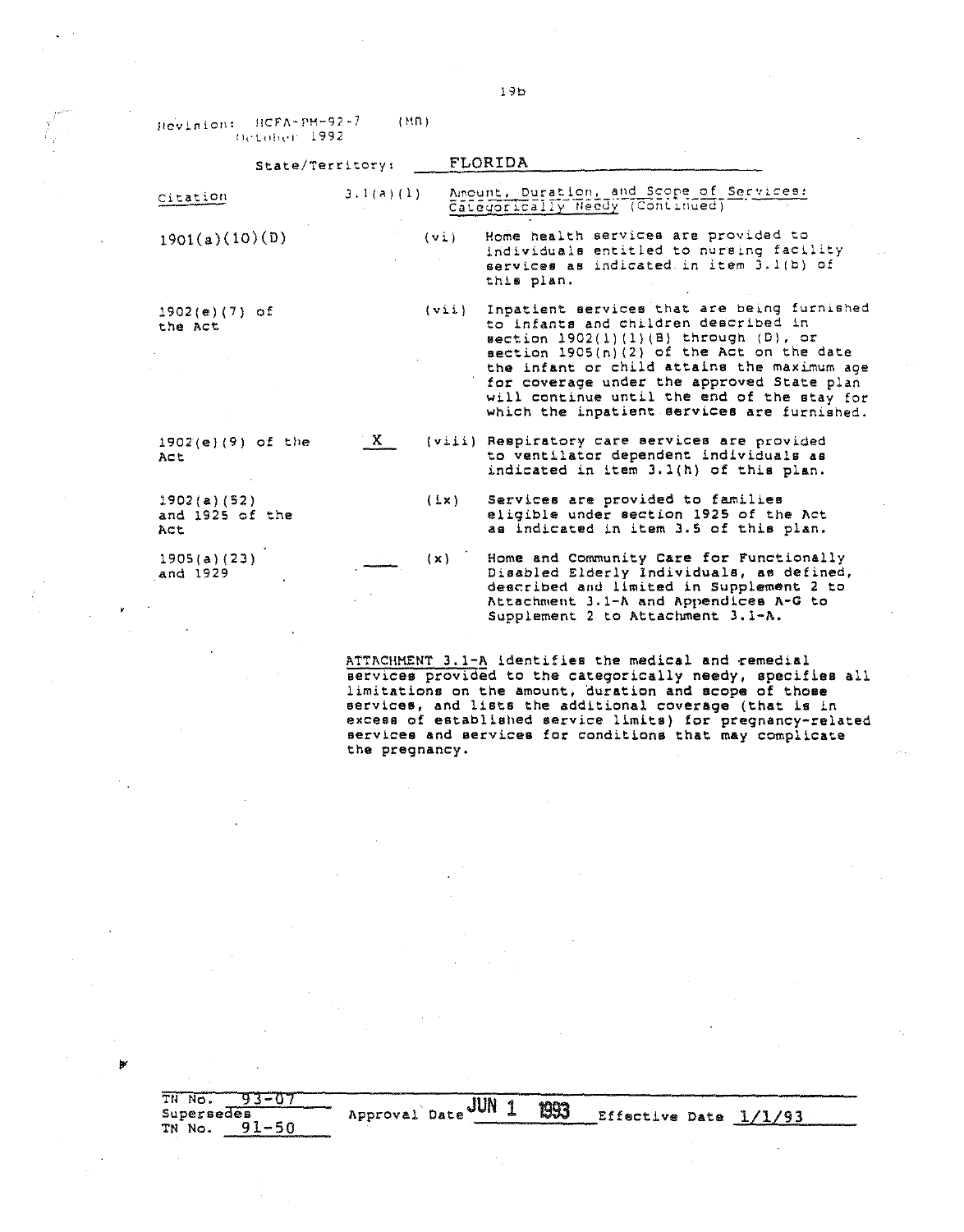## Page 19c

## State of FLORIDA PACE State Plan Amendment Pre-Print

Citation 3.I(a)(I) Amount, Duration, and Scope of Services: Categorically Needy (Continued)

1905(a)(26) and 1934

 $X$  Program of All-Inclusive Care for the Elderly (PACE) services, as described in Supplement 3 to Attachment 3.I-A.

ATTACHMENT 3.1-A identifies the medical and remedial services provided to the categorically needy. (Note: Other programs to be offered to Categorically Needy beneficiaries would specify all limitations on the amount, duration and scope of those services. As PACE provides services to the frail elderly population without such limitation, this is not applicable for this program. In addition, other programs to be offered to Categorically Needy beneficiaries would also list the additional coverage -that is in excess of established service limits- for pregnancy-related services for conditions that may complicate the pregnancy. As PACE is for the frail elderly population, this also is not applicable for this program.)

Approval Date  $\overline{DEC}$   $26, 2001$ 

Effective Date 2/1/2002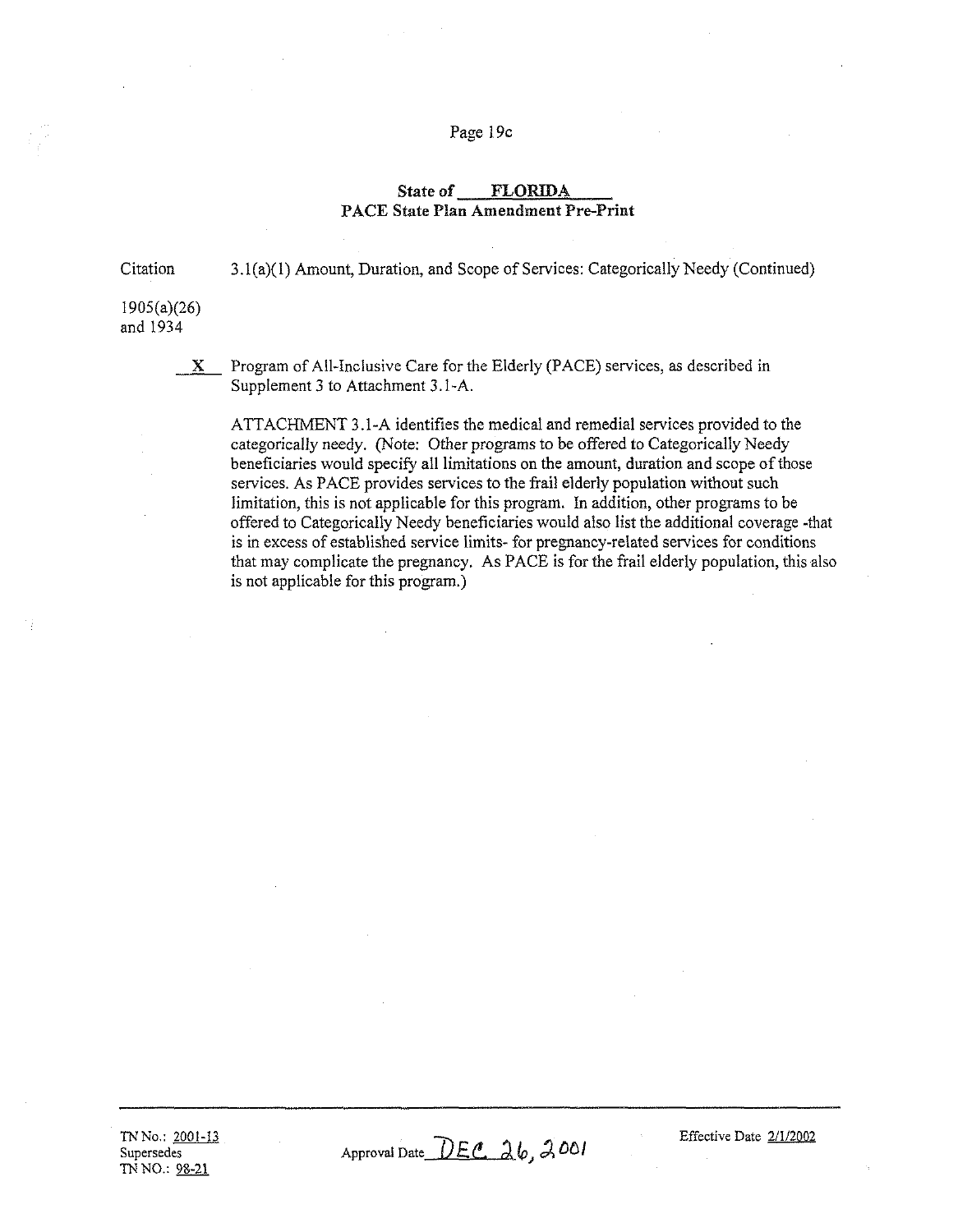# Page 19d

# State of Florida 1915(j) Self-Directed Personal Assistance Services State Plan Amendment Pre-Print

**Citation** 3.1(a)(1) Amount, Duration, and Scope of Services: Categorically Needy (Continued)

1915(j)

X Self-Directed Personal Assistance Services, as described and limited in Supplement 4 to Attachment 3.1-A.

ATTACHMENT 3.l-A identifies the medical and remedial services provided to the categorically needy.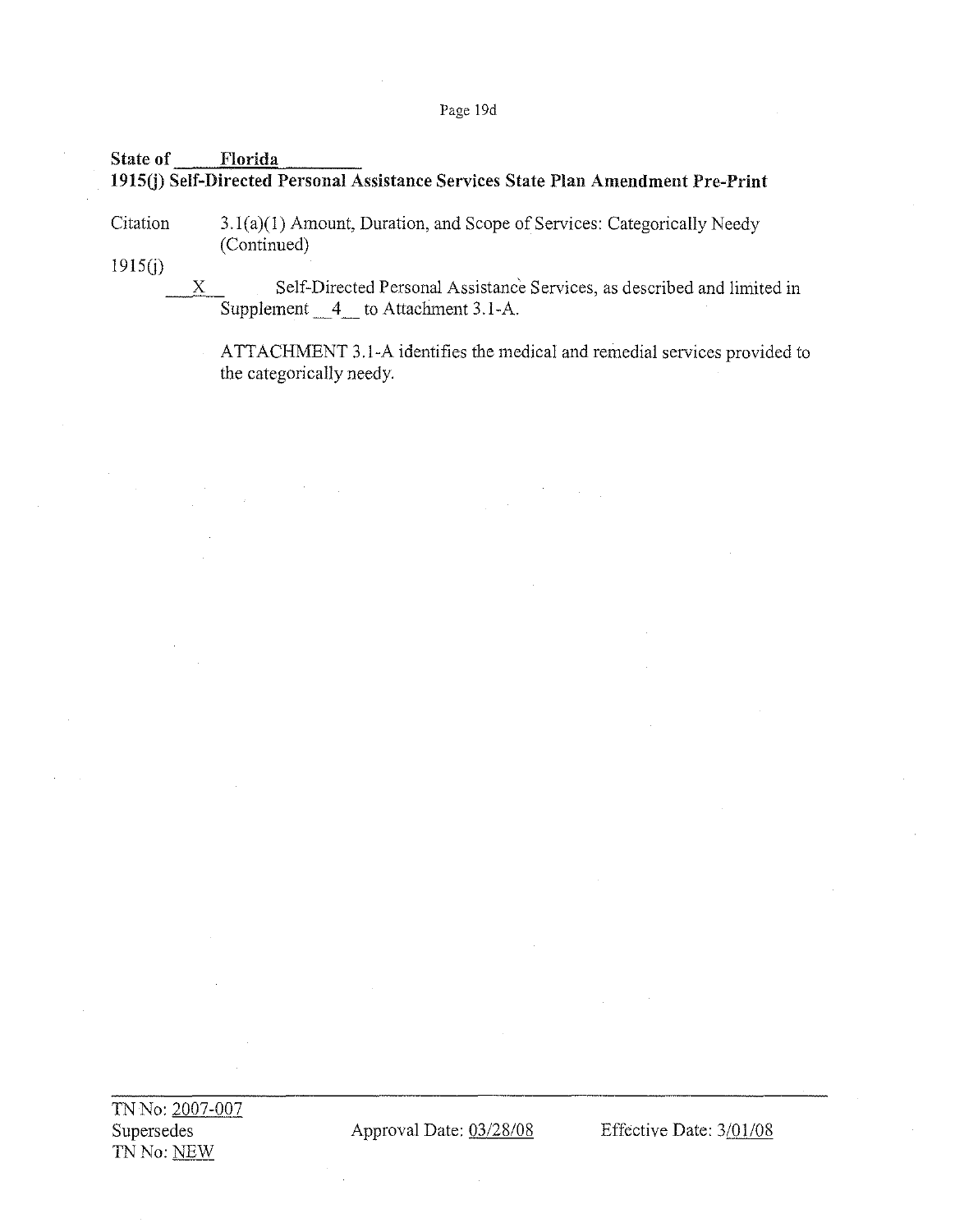$HCFA-PM-91-4 (BPD)$ Revision: AUCUST 1991

OMB No.: 0938-

### FLORIDA State/Territory:

Amount, Curation, and Scope of Services (continued)  $3 \cdot 1$ citation.

Medically needy. 42 *CTR* Part 440, (a)(2) Subpart B

> $\overline{X}$ This State plan covers the medically needy. The services described below and in ATTACHMENT 3.1-B are provided.

> > Services for the medically needy include:

 $1902(a)(10)(C)(iv)$ of the Act

42 CFR 440.220

- (i) If services in an institution for mental diseases  $(42$  CFR  $440.140$  and  $440.160$ ) or an intermediate care facility for the mentally retarded (or both) are provided to any medically needy group, then each medically needy group is provided either the services listed in section 1905(a) (1) through (5) and (17) of the Act, or seven of the services listed in section 1905(a)(1) through (20). The services are provided as defined in 42 CFR Part 440, Subpart A and in sections 1902, 1905, and 19 of the Act.
	- $\sqrt{7}$ Not applicable with respect to nurse-midwife services under section 1902(a)(17). Nurse-midwives are not authorized to practice in this State.

(ii) Prenatal care and delivery services for pregnant women.

 $1902(e)(5)$  of the Act

TN No.  $91 - 50$ 1992 UUI 6 Supersedes Approval Date Effactive Date 10/1/91 TN No. 88-20 HCFA ID: 7982E Revised Submission FEE 197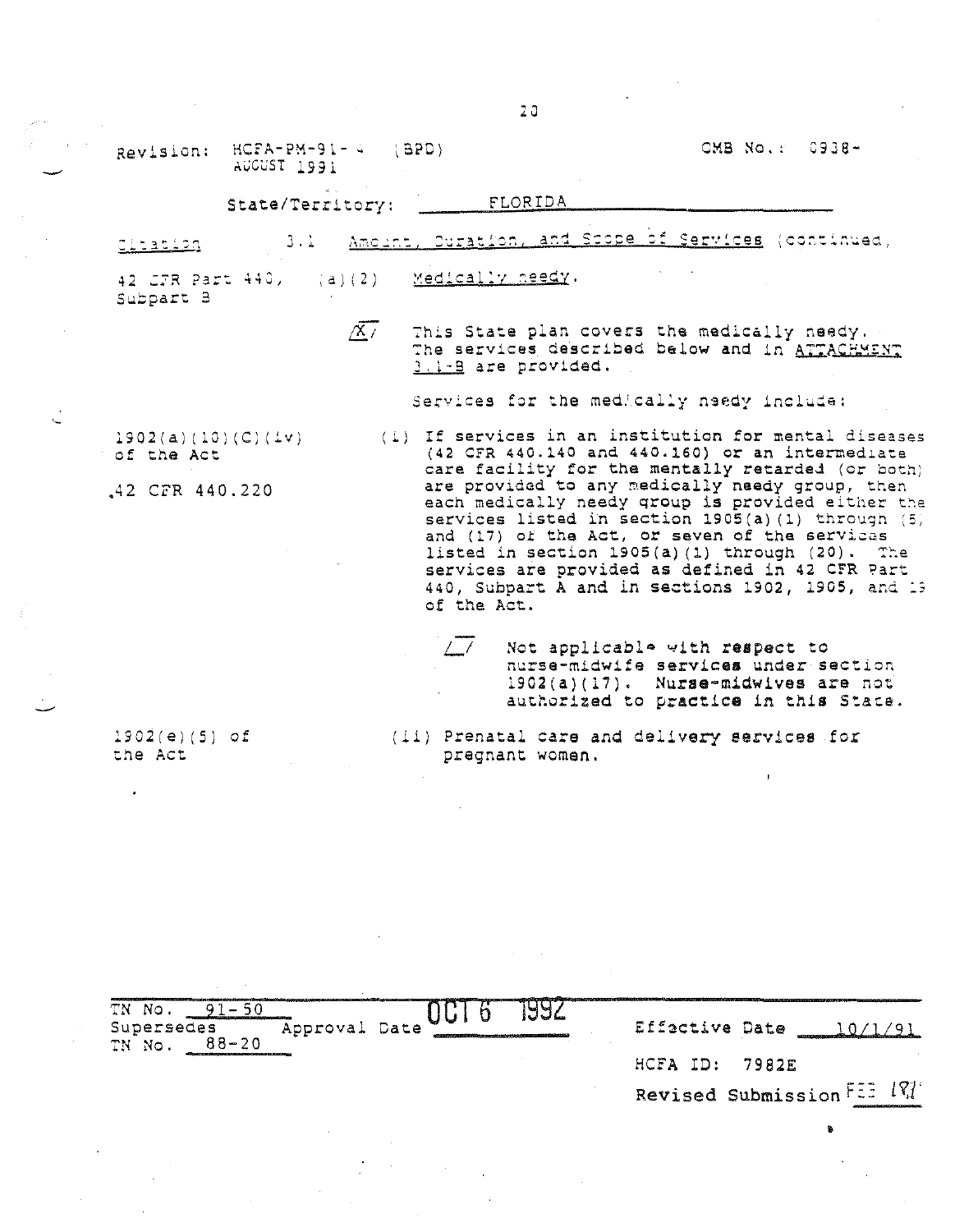$20a$ 

CMB No.: 0938-

 $HCFA-PM-91-4$ Revision: AUGUST 1991

#### State/Territory: **FLORIDA**

 $(BPD)$ 

citation

 $3.1(a)(2)$ Amount, Duration, and Scope of Services: Medically Needy (Continued)

> (iii) Pregnancy-related, including family planning services, and postpartum services for a 60-day period (beginning on the day the pregnancy ends) and any remaining days in the month in which the 60th day falls are provided to women who, while pregnant, were eligible for, applied for, and received medical assistance on the day the pregnancy ends.

 $\sqrt{X}/(iv)$  Services for any other medical condition that may complicate the pregnancy (other than pregnancy-related and postpartum services) are provided to pregnant women.

(v) Ambulatory services, as defined in ATTACHMENT 3.1-B, for recipients under age 18 and recipients entitled to institutional services.

- $\sqrt{X}$ Not applicable with respect to recipients entitled to institutional services; the plan does not cover those services for the medically needy.
- (vi) Home health services to recipients entitled to nursing facility services as indicated in item 3.1(b) of this plan.
- //(vii)Services in an institution for mental diseases for individuals over age 65..

/ / (viii) Services in an intermediate care facility for the mentally retarded.

42 CFR 440.150 and 440.160

and (21) of the Act

42 CFR 440.140,

440.150,

Subpart B,  $442.441,$ 

Subpart C

 $1902(a)(20)$ 

/ / (ix) Inpatient psychiatric services for ... individuals under age 21.

| TN No<br>Approval Date UUI<br>Supersedes<br>$90 - 57$<br>TN No.                                            |  |  | Effective Date                 |  |
|------------------------------------------------------------------------------------------------------------|--|--|--------------------------------|--|
| dividend and the control of the control in the control of the control of the control of the control of the |  |  | $HCFA$ ID: 7982E               |  |
|                                                                                                            |  |  | Revised Submission FE2 18 199. |  |
|                                                                                                            |  |  |                                |  |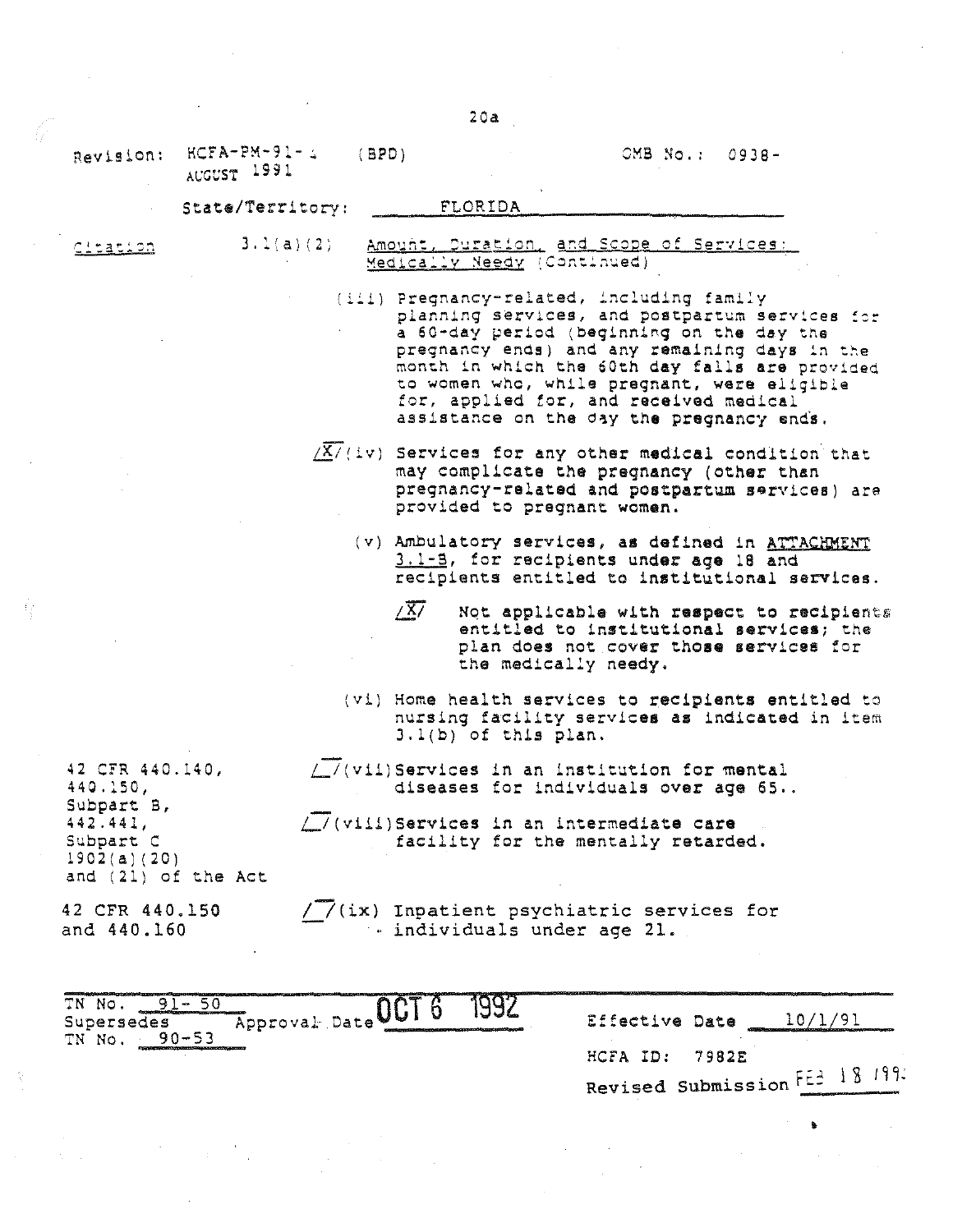| Revision:                          | $HCFA-PM-93-5$<br>MAY 1993 | (MB) |                                                                                                                                                                                                                          |
|------------------------------------|----------------------------|------|--------------------------------------------------------------------------------------------------------------------------------------------------------------------------------------------------------------------------|
|                                    | State:                     |      | FLORIDA                                                                                                                                                                                                                  |
| Citation                           |                            |      | 3.1(a)(2) Amount, Duration, and Scope of Services:<br>Medically Needy (Continued)                                                                                                                                        |
| $1902(e)(9)$ of<br>Act             |                            |      | X (x) Respiratory care services are<br>provided to ventilator dependent<br>individuals as indicated in item 3.1(h)<br>of this plan.                                                                                      |
| 1905(a)(23)<br>and 1929 of the Act |                            |      | (xi) Home and Community Care for<br>Functionally Disabled Elderly<br>Individuals, as defined, described and<br>limited in Supplement 2 to Attachment<br>3.1-A and Appendices A-G to Supplement 2<br>to Attachment 3.1-A. |

-

,

-

TN No. 93-44<br>
Supersedes<br>
TN No. 93-07

ATTACHMENT 3.1-B identifies the services provided to each covered group of the medically needy; specifies all limitations on the amount, duration, and scope of those items; and specifies the ambulatory services provided under this plan and any limitations on them. It also lists the additional coverage (that is in excess of established eervice limite) for pregnancy-related services and services for conditions that may complicate the pregnancy.

Approval Date  $\frac{11-19-93}{25}$  Effective Date 7/1/93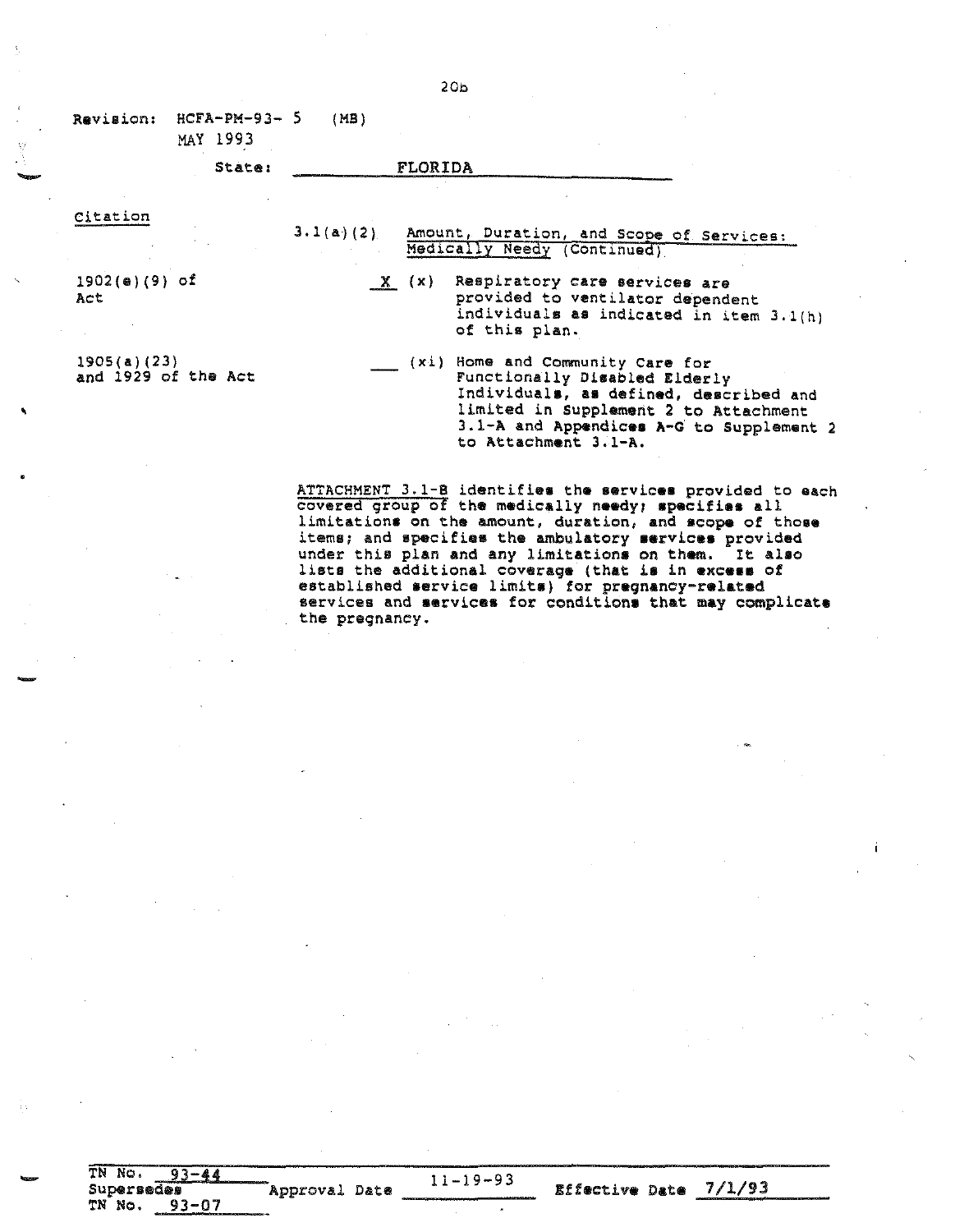### Page 20c

# State of FLORIDA PACE State Plan Amendment Pre-Print

Citation

3.1(a)(2) Amount, Duration, and Scope of Services: Medically Needy (Continued)

1905(a)(26) and 1934

 $\underline{\mathbf{X}}$  Program of All-Inclusive Care for the Elderly (PACE) services, as described in Supplement 3 to Attachment 3.1-A.

ATTACHMENT 3.1-B identifies services provided to each covered group of the medically needy. (Note: Other programs to be offered to Medically Needy beneficiaries would specify all limitations on the amount, duration and scope of those services. As PACE provides services to the frail elderly population without such limitation, this is not applicable for this program. In addition, other programs to be offered to Medically Needy beneficiaries would also list the additional coverage -that is in excess of established service limits- for pregnancy-related services for conditions that may complicate the pregnancy. As PACE is for the frail elderly population, this also is not applicable for this program.)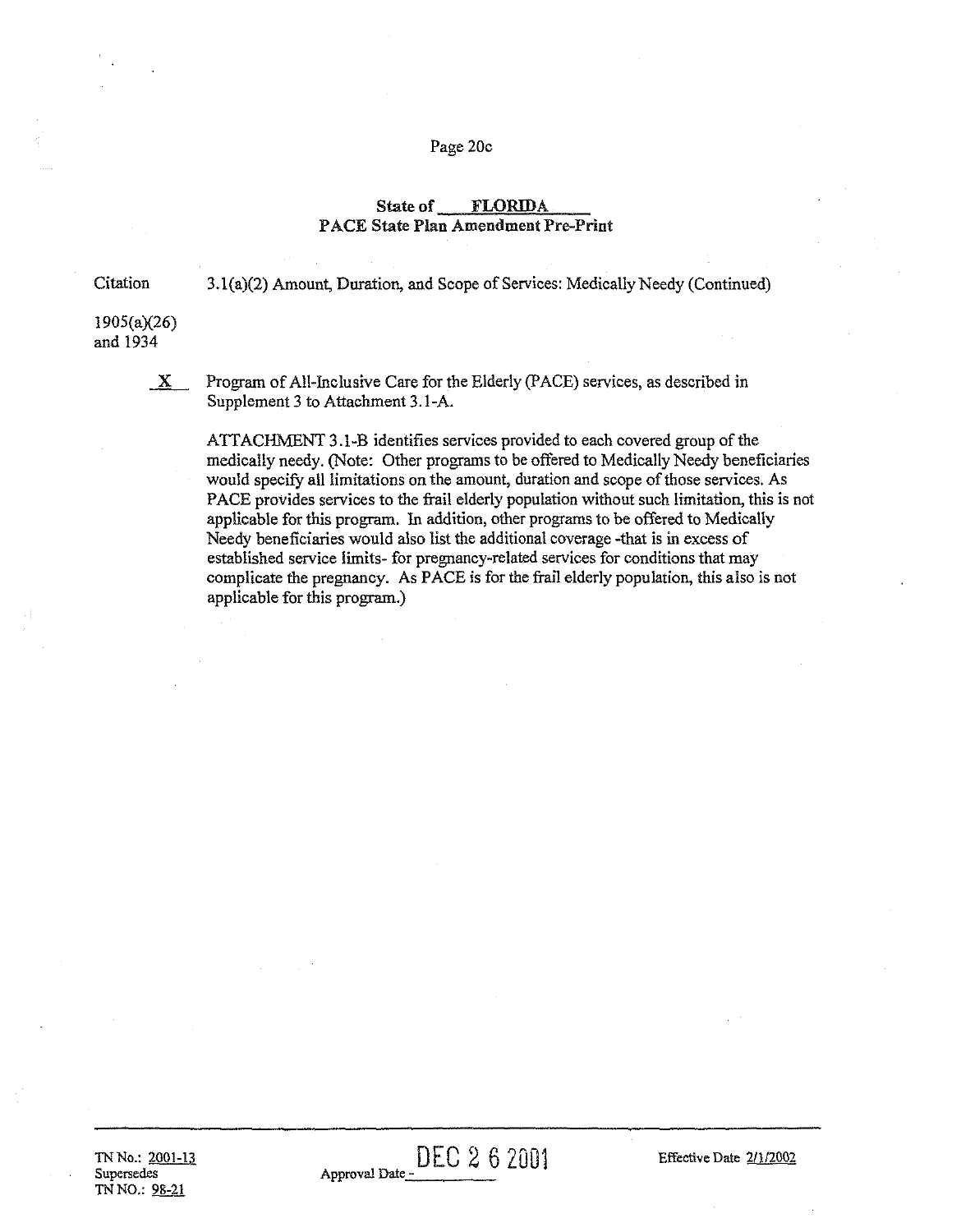# State of 1915(j) Self-Directed Personal Assistance Services State Plan Amendment Pre-Print

**Citation** 3.I(a)(2) Amount, Duration, and Scope of Services: Medically Needy (Continued)

1915(j)

Self-Directed Personal Assistance Services, as described and limited in Supplement \_\_\_\_\_\_\_ to Attachment 3.1-B.

ATTACHMENT 3.1-B identifies medical and remedial services provided to each covered group of the medically needy.

TN No: 2007-007 Supersedes TN No: NEW

Approval Date: 03/28/08 Effective Date: 3/01/08

20d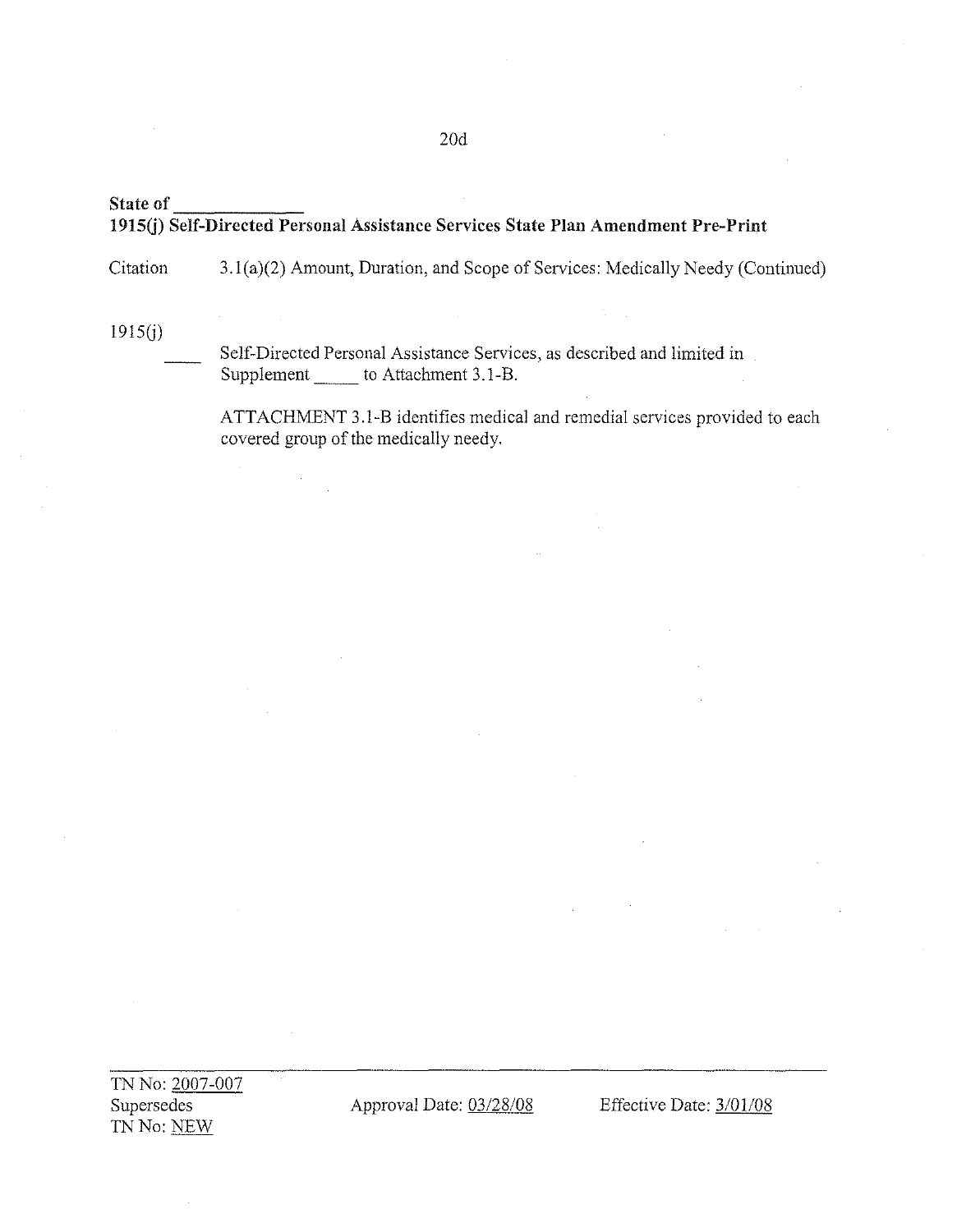### Revision: HCFA-PM-98-1 (CMSO) April 1998

|                                                                                                             | State: |           | FLORIDA                                                                                                                                                                                     |
|-------------------------------------------------------------------------------------------------------------|--------|-----------|---------------------------------------------------------------------------------------------------------------------------------------------------------------------------------------------|
| Citation                                                                                                    | 3.1    |           | Amount, Duration, and Scope of Services (continued)                                                                                                                                         |
|                                                                                                             |        | (a)(3)    | Other Required Special Groups: Qualified<br>Medicare Beneficiaries                                                                                                                          |
| 1902(a)(10)(E)(i)<br>and clause (VIII)<br>of the matter<br>following (F),<br>and $1905(p)(3)$<br>of the Act |        |           | Medicare cost sharing for qualified Medicare<br>beneficiaries described in section 1905(p)<br>of the Act is provided only as indicated<br>in item 3.2 of this plan.                         |
| 1902(a)(10)<br>$(E)(ii)$ and<br>$1905(s)$ of the                                                            |        | (a)(4)(i) | Other Required Special Groups: Qualified<br>Disabled and Working Individuals                                                                                                                |
| Act                                                                                                         |        |           | Medicare Part A premiums for qualified disabled<br>and working individuals described in section<br>$1902(a)(10)(E)(ii)$ of the Act are provided as<br>indicated in item 3.2 of this plan.   |
| 1902(a)(10)<br>$(E)(iii)$ and<br>1905(p)(3)(A)(ii)                                                          |        | (ii)      | Other Required Special Groups: Specified<br>Low-Income Medicare Beneficiaries                                                                                                               |
| of the Act                                                                                                  |        |           | Medicare Part B premiums for specified<br>low-income Medicare beneficiaries described<br>in section $1902(a)(10)(E)(iii)$ of the Act are<br>provided as indicated in item 3.2 of this plan. |
| 1902(a)(10)<br>(E)(iv)(I)1905(p)(3)<br>(A)(ii), and 1933 of                                                 |        | (iii)     | Other Required Special Groups: Qualifying<br><u> Individuals - 1</u>                                                                                                                        |
| the Act                                                                                                     |        |           | Medicare Part B premiums for qualifying<br>individuals described in $1902(a)(10)(E)(iv)(I)$<br>and subject to 1933 of the Act are provided<br>as indicated in item 3.2 of this plan.        |
|                                                                                                             |        |           |                                                                                                                                                                                             |

TN No. <u>\_\_\_\_98-01</u> Supersedes TN No. <u>93-08</u>

| Approval Date $\sqrt{\frac{\rho}{\rho}}$ 40 |  |
|---------------------------------------------|--|
|                                             |  |

Effective Date <u>4/1/98</u>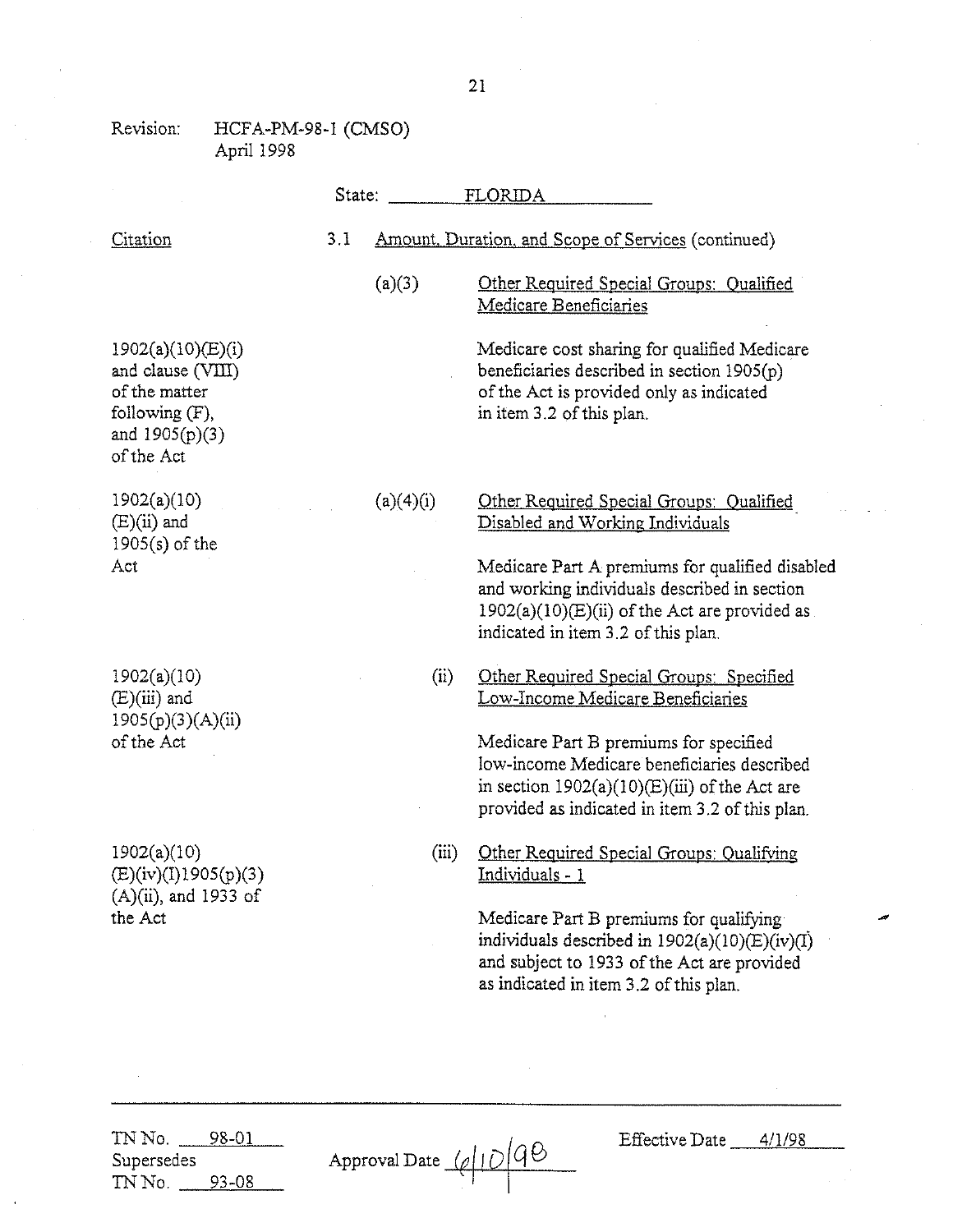# 21 (continued)

Revision: HCFA-PM-98-1 (CMSO) April 1998

# State: FLORIDA

1902(a)(1O)  $(E)(iv)(II), 1905(p)(3)$  $(A)(iv)(II), 1905(p)(3)$ the Act

# (iv) Other ReQuired Special Groups: Oualifying Individuals - 2

The portion of the amount of increase to the Medicare Part B premium attributable to the Home Health provisions for qualifying individuals described in 1902(A)(10)(E)(iv)(II) and subject to 1933 of the Act are provided as indicated in item 3.2 of this plan.

(a)(5) Other ReQuired Special Groups: Families Receiving Extended Medicaid Benefits

> Extended Medicaid benefits for families described in section 1925 of the Act are provided as indicated in item 3.5 of this plan.

1925 of the Act

TNNo. 98-01 Supersedes TN No. NEW

Approval Date (

Effective Date 4/1/98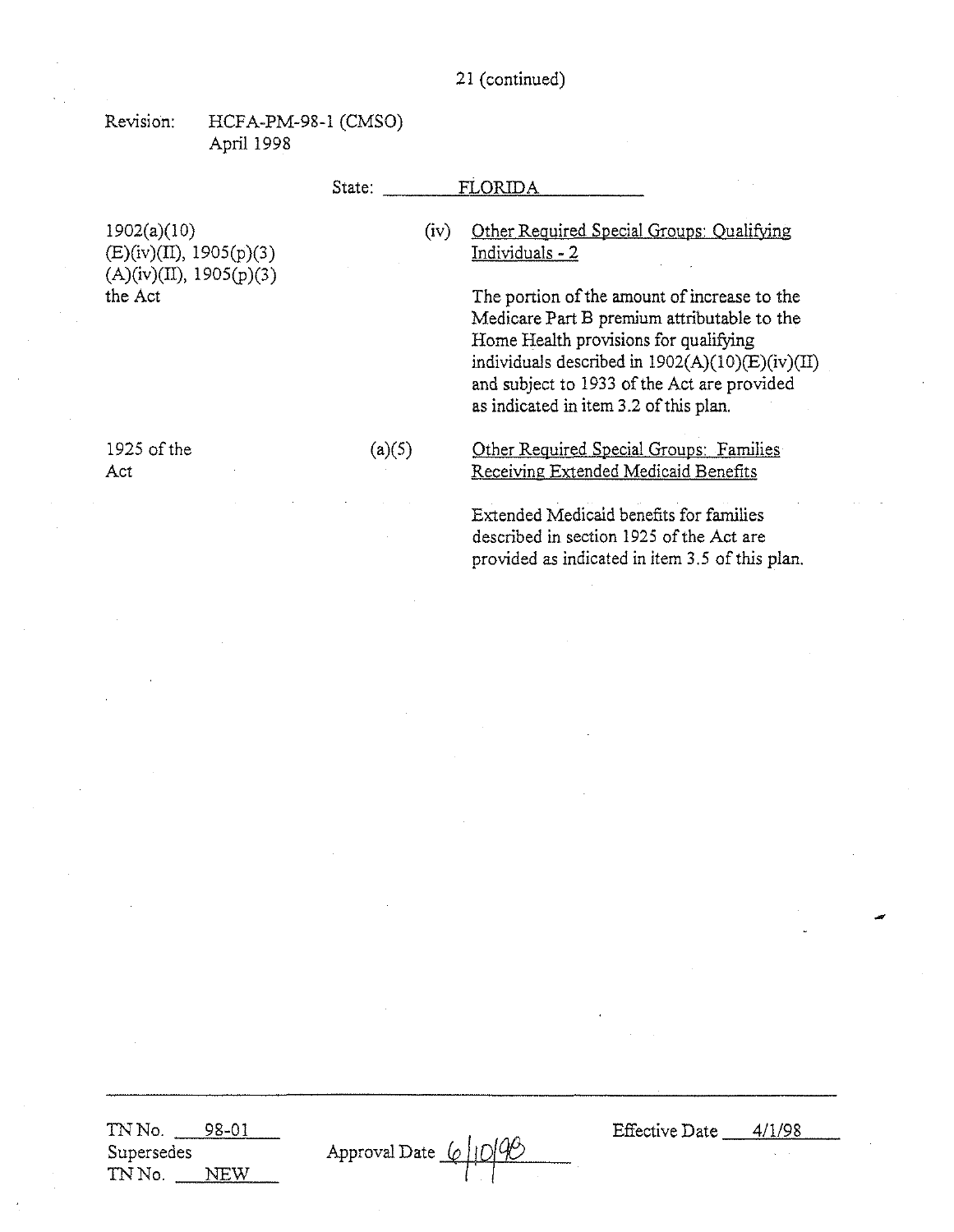21a

Revision: HCFA·PM·98·1 (CMSO) **APRIL 1998** State: Florido

Citation

Sec. 245A(h) ofthe Immigration and Nationality Act  $(a)(6)$  Limited Coverage for Certain Aliens

- (i) Aliens granted lawful temporary resident status under section 245A of the Immigration and Nationality Act who meet the financial and categorical eligibility requirements under the approved'State Medicaid plan are provided the services covered under the plan if they--
	- (A) Are aged, blind, or disabled individuals as defined in section  $1614(a)(1)$  of the Act;
	- (B) Are children under 18 years of age; or
	- Are Cuban or Haitian entrants as defined in (C) section SOl(e)(I) and (2)(A) ofP.L.96-422 in effect on April 1, 1983.
- (ii) Except for emergency services and pregnancy-related services, as defined in 42 CFR447.53(b) aliens granted lawful temporary resident status under section 245A of the Immigration and Nationality Act who are not identified in items  $3.1(a)(6)(i)(A)$  through  $(C)$ above, and who meet the financial and categorical eligibility requirements under the approved State plan are provided services under the plan no earlier than five years from the date the alien is granted lawful temporary , resident status.

TNNe. 98-01 Supersedes TNNo. 91-50

Approval Date  $\sqrt{C}$ 

Effective Date *4/1198*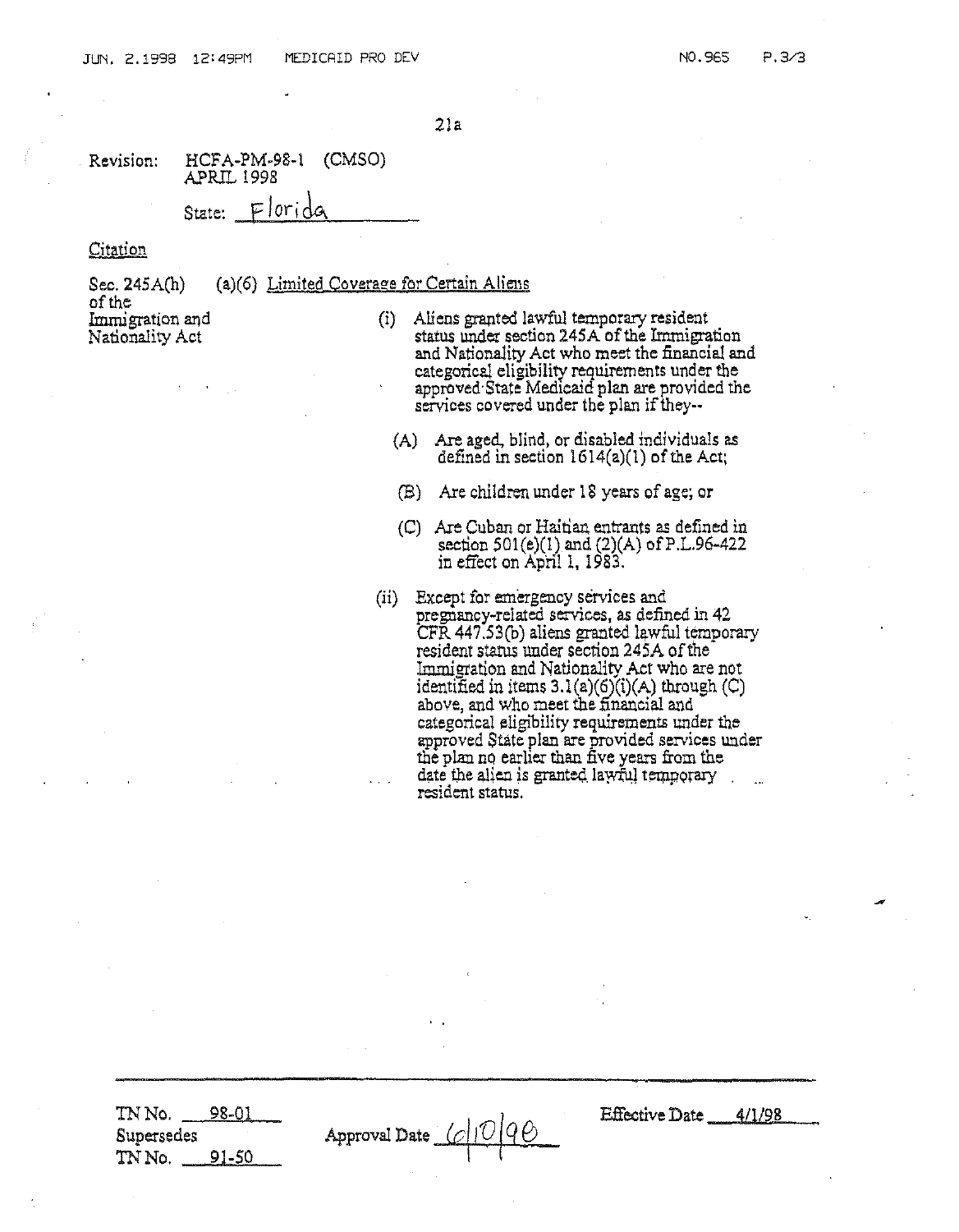|                                                                                                     | Revision: HCFA-PM-91-4<br>AUGUST 1991 | (BPD)                                                       | CMB No.: 0938-                                                                                                                                                                                                                                                                                                                                                                                                                                                                                                                |
|-----------------------------------------------------------------------------------------------------|---------------------------------------|-------------------------------------------------------------|-------------------------------------------------------------------------------------------------------------------------------------------------------------------------------------------------------------------------------------------------------------------------------------------------------------------------------------------------------------------------------------------------------------------------------------------------------------------------------------------------------------------------------|
|                                                                                                     |                                       | State/Territory: FLORIDA                                    |                                                                                                                                                                                                                                                                                                                                                                                                                                                                                                                               |
| citation                                                                                            |                                       |                                                             | 3.1(a)(6) Amount, Duration, and Scope of Services: Limited<br>Coverage for Certain Alleng (continued)                                                                                                                                                                                                                                                                                                                                                                                                                         |
| of the Act                                                                                          | $1902(a)$ and $1903(v)$               |                                                             | (iii) Aliens who are not lawfully admitted for<br>fermanent residence or otherwise permanently<br>residing in the United States under color of<br>law who meet the eligibility conditions under<br>this plan, except for the requirement for<br>receipt of AFDC, SSI, or a State supplementary<br>payment, are provided Medicaid only for care<br>and services necessary for the treatment of an<br>emergancy medical condition (including<br>emergency labor and delivery) as defined in<br>section $1903(v)(3)$ of the Act. |
| $1905(a)(9)$ of<br>the Act                                                                          |                                       | (a)(7) Homeless Individuals.<br>furnished.                  | Clinic services furnished to eligible<br>individuals who do not reside in a permanent<br>dwelling or do not have a fixed home or mailing<br>address are provided without restrictions<br>regarding the site at which the services are                                                                                                                                                                                                                                                                                         |
| 1902(a)(47)<br>and 1920 of<br>the Act                                                               | $\sqrt{X}$                            | (a)(8) Ambulatory prenacal care for pregnant<br>State plan. | Presumptively Eligible Pregnant Women<br>women is provided during a presumptive<br>eligibility period if the care is furnished by a<br>provider that is eligible for payment under the                                                                                                                                                                                                                                                                                                                                        |
| 42 CFR 441.55<br>50 FR 43654<br>$1902(a)(43)$ ,<br>$1905(a)(4)(B)$ ,<br>and $1905(r)$ of<br>the Act |                                       | $(a)(9)$ EPSDT Services.<br>(EPSDT) services.               | The Medicaid agency meets the requirements of<br>sections $1902(a)(43)$ , $1905(a)(4)(B)$ , and<br>$1905(r)$ of the Act with respect to early and<br>periodic screening, diagnostic, and treatment                                                                                                                                                                                                                                                                                                                            |

| mN.<br>.                                                                                      | - 100                                                                                                                        |                | <u>and a committee of the committee of the committee of the committee of the committee of the committee of the committee of the committee of the committee of the committee of the committee of the committee of the committee o</u> |
|-----------------------------------------------------------------------------------------------|------------------------------------------------------------------------------------------------------------------------------|----------------|--------------------------------------------------------------------------------------------------------------------------------------------------------------------------------------------------------------------------------------|
| Approval Date<br>Supersedes<br>NEW<br>TN No.                                                  | $\sim$ $\sim$ $\sim$ $\sim$<br>パイ プレー<br>and the contract of the contract of the contract of the contract of the contract of | Effective Date | - 197<br><b>ANDREW CONTINUES.</b>                                                                                                                                                                                                    |
| CONTROL COMMUNICATIONS AND CONTROL TO A REPORT OF THE CONTROL CONTROL CONTROL CONTROL CONTROL |                                                                                                                              | ID:<br>HCFA    | 7982E                                                                                                                                                                                                                                |

 $\mathcal{L}_{\mathcal{L}}$ 

Revised Submission  $F\bar{c}3 + 8$ 

 $\ddot{\phantom{a}}$ 

•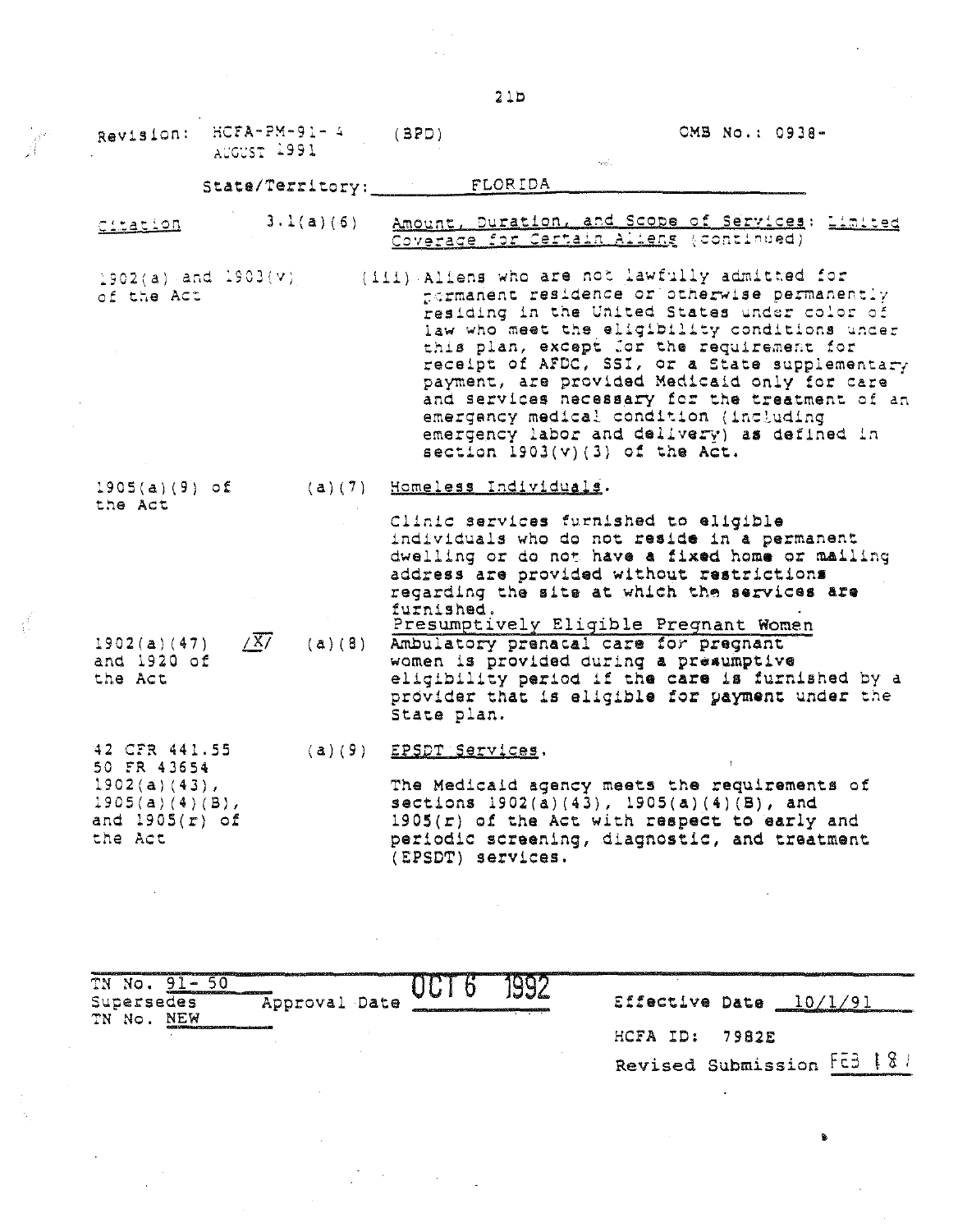|                                                                                                                |        |                     |                                                                                                                                                                     | <b>ALIAN ARTISTS AND ARTISTS</b>                                                                                                                                                                                                                                                                                        |
|----------------------------------------------------------------------------------------------------------------|--------|---------------------|---------------------------------------------------------------------------------------------------------------------------------------------------------------------|-------------------------------------------------------------------------------------------------------------------------------------------------------------------------------------------------------------------------------------------------------------------------------------------------------------------------|
| Revision:                                                                                                      |        | HCFA-PM-91-<br>1991 | (BPD)                                                                                                                                                               | OMB No.: 0938-                                                                                                                                                                                                                                                                                                          |
|                                                                                                                | State: |                     | Florida                                                                                                                                                             |                                                                                                                                                                                                                                                                                                                         |
| Citation                                                                                                       |        | 3.1(a)(9)           | Amount, Duration, and Scope of Services: EPSDT<br>Services (continued)                                                                                              |                                                                                                                                                                                                                                                                                                                         |
| 42 CFR 441.60                                                                                                  |        | $\bar{X}$           | providers' compliance with their agreements.**                                                                                                                      | The Medicaid agency has in effect agreements with continuing care<br>providers. Described below are the methods employed to assure the                                                                                                                                                                                  |
| 42 CFR 440.240<br>and 440.250                                                                                  |        |                     | (a)(10) Comparability of Services                                                                                                                                   |                                                                                                                                                                                                                                                                                                                         |
| 1902(a) and 1902<br>(a)(10), 1902(a)(52),<br>$1903(v)$ , $1915(g)$ , and<br>1925(b)(4), and 1932<br>of the Act |        |                     | Except for those items or services for which sections<br>Act, 42 CFR 440.250, and section 245A of the<br>Immigration and Nationality Act, permit exceptions:<br>(i) | 1902(a), 1902(a)(10), 1903(v), 1915, 1925, and 1932 of the<br>Services made available to the categorically needy are equal in                                                                                                                                                                                           |
|                                                                                                                |        |                     | (ii)<br>available to the medically needy.<br>(iii)<br>medically needy coverage group.                                                                               | amount, duration, and scope for each categorically needy person.<br>The amount, duration, and scope of services made available to the<br>categorically needy are equal to or greater than those made<br>Services made available to the medically needy are equal in<br>amount, duration, and scope for each person in a |
|                                                                                                                |        | $\bar{X}$           | (iv)<br>for categorically and medically needy.                                                                                                                      | Additional coverage for pregnancy-related service and<br>services for conditions that may complicate the pregnancy are equal                                                                                                                                                                                            |
| ** Describe here.                                                                                              |        |                     |                                                                                                                                                                     |                                                                                                                                                                                                                                                                                                                         |
|                                                                                                                |        |                     | monitor the provider's record of case management.                                                                                                                   | The continuing care provider submits annual encounter data reflecting<br>the number of examinations completed, the number of examinations<br>where a referable condition was identified, and the number of follow-up<br>treatment encounters. Medicaid staff make periodic on-site reviews to                           |

22

TN #  $\frac{2003-17}{\text{Supersedes TN # } 91-50}$ 

Effective Date <u>7/01/03</u><br>Approval Date <u>TIFC: 03</u> 2003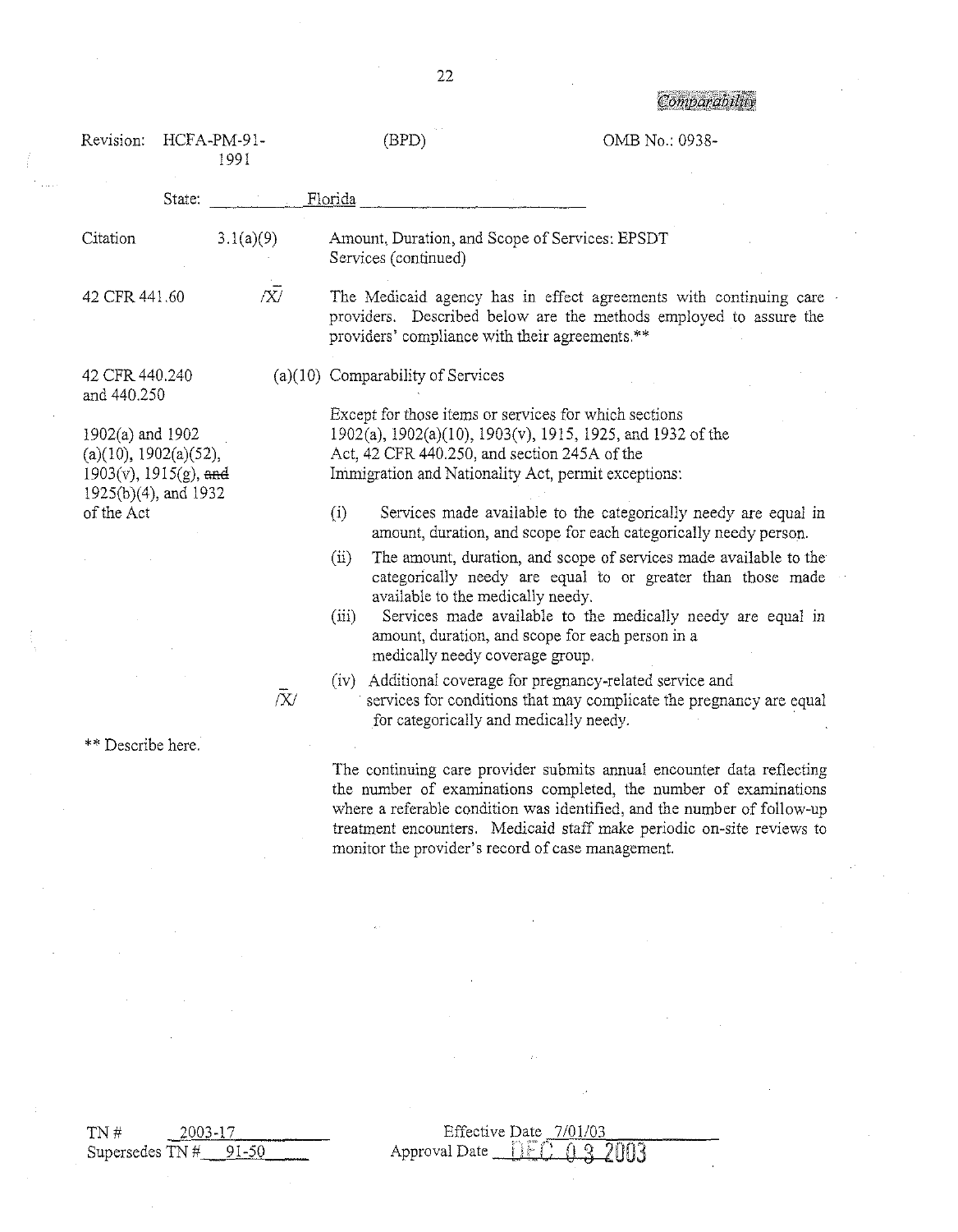### State FLORIDA

Citation  $3.1(b)$ 42 CR Part 440. Subpart B 42 CER 441.15 AT-78-90  $AT - 80 - 34$ 

Section  $1905(a)(4)(A)$ of Act (Sec.  $4211(f)$ of P.L. 100-203).

Ecne health sarvices are provided in ecordance with the requirements of 42 GR 441.15.

- (1) Home health services are provided to all categorically needy individuals 21 years of age or over.
- Ecme health services are provided to  $(2)$ all categorically medy individuals under 21 years of age.

 $\sqrt{N}$ Yes

- $/7$ Not applicable. The State plan does not provide for nusing facility services for such individuals.
- Econe health services are provided to  $(3)$ the medically needy:

### $x_{\text{cs}}$ , to all  $\sqrt{K}$

- Yes. to individuals age 21 or Over; nursing facility services are provided.
	- Yes. to individuals under ace 21; nursing facility services are pr
	- Not nursing facility services are no provided.
- Not applicable; the medically needy are not included under this plan

 $T N$   $*$  91-03 5/10/91 **Effective Date** 1/1/91 **Supersectes** Acproval Date  $38 * 86 - 08$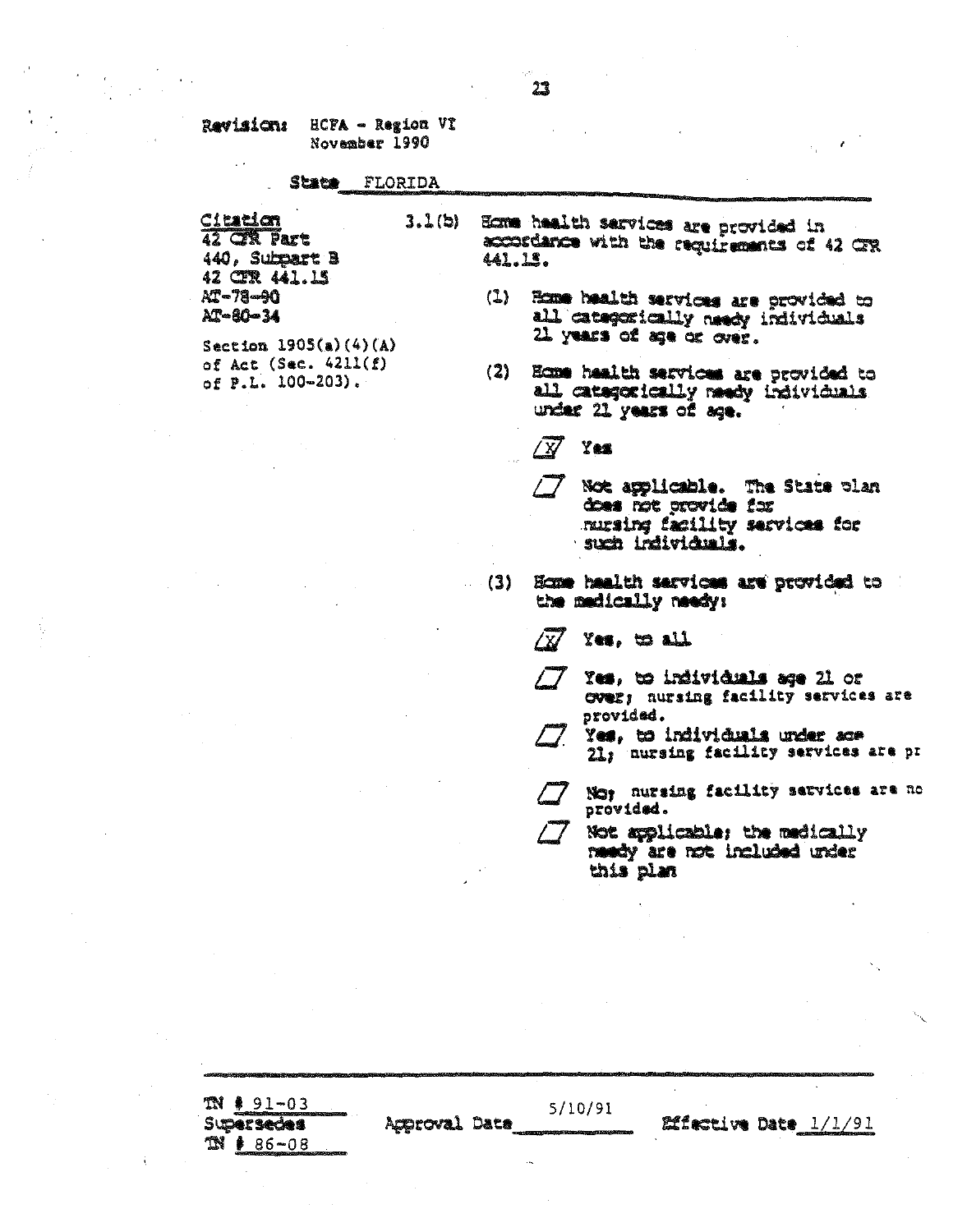Revision: HCFA-PM-93-8 December 1993 (BPD)

# State/Territory: FLORIDA

| 3.1<br>Citation | Amount, Duration, and Scope of Services (continued)                                                                                                                                 |
|-----------------|-------------------------------------------------------------------------------------------------------------------------------------------------------------------------------------|
| 42 CFR 431.53   | Assurance of Transportation<br>$(c)$ $(1)$                                                                                                                                          |
|                 | Provision is made for assuring necessary transportation<br>of recipients to and from providers. Methods used to<br>assure such transportation are described in<br>ATTACHMENT 3.1-D. |
| 42 CFR 483.10   | (c) (2) Payment for Nursing Facility Services                                                                                                                                       |

The State includes in nursing facility services at least the items and services specified in 42 CFR 483.10 (c) (8) (i).

TN No. 93-58 Supersedes TN No. 91-50

 $2.18 - 91$  Effective

 $10/193$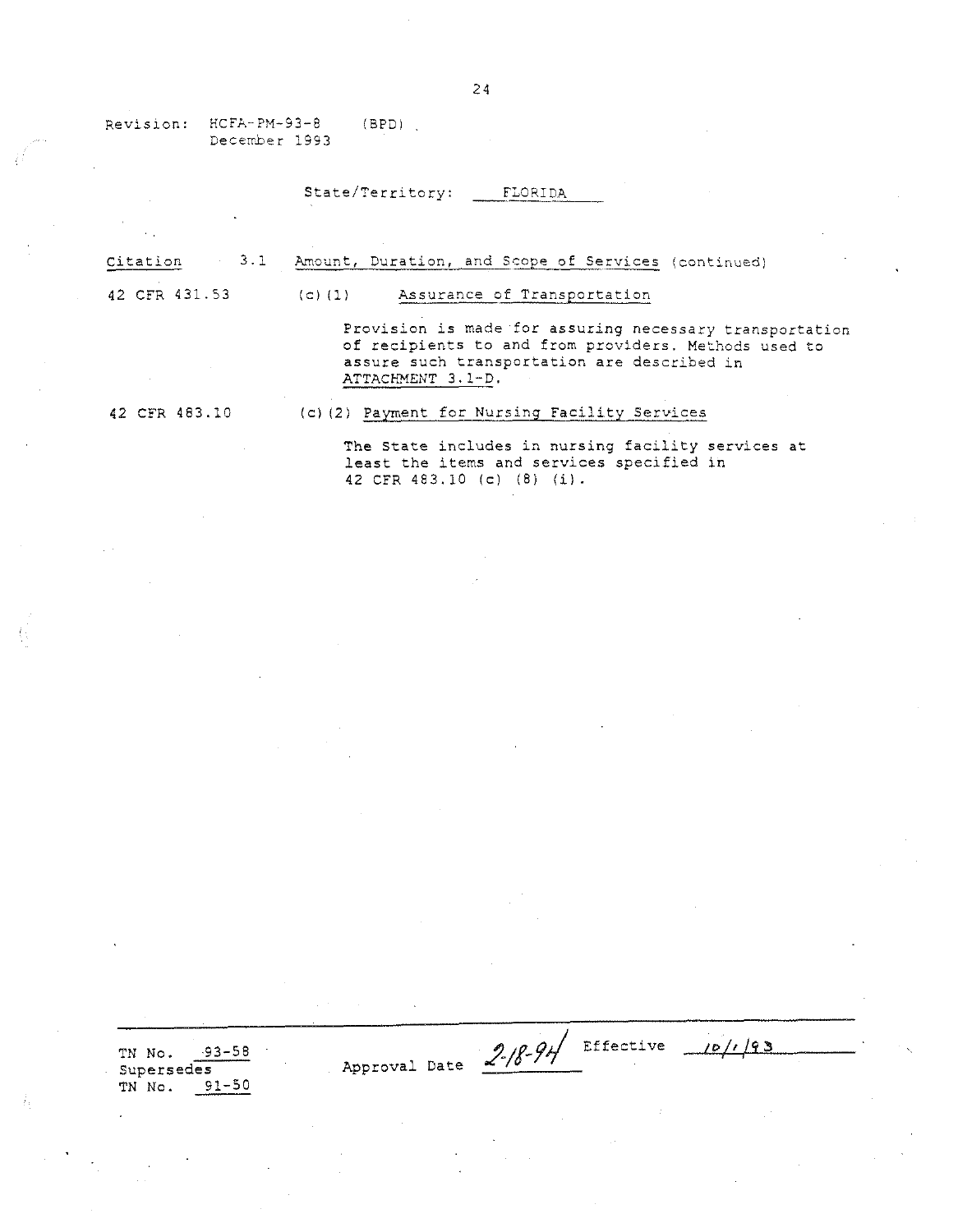## Revision: ECTA-MA-80-38 (BFP) May 22, 1980

### Florida **State** Citation<br>42 CR 440.260 3.1(d) Methods and Standards to Assure Quality of Services

AT-78-90

 $m * 78 - 16$ 

**Supersedes** 

 $M$   $\frac{1}{2}$ 

The standards established and the methods used to assure high quality care are described in ATTACHENT 3.1-C.

# 25

Approval Date 3/28/79 Effective Date 10/27/78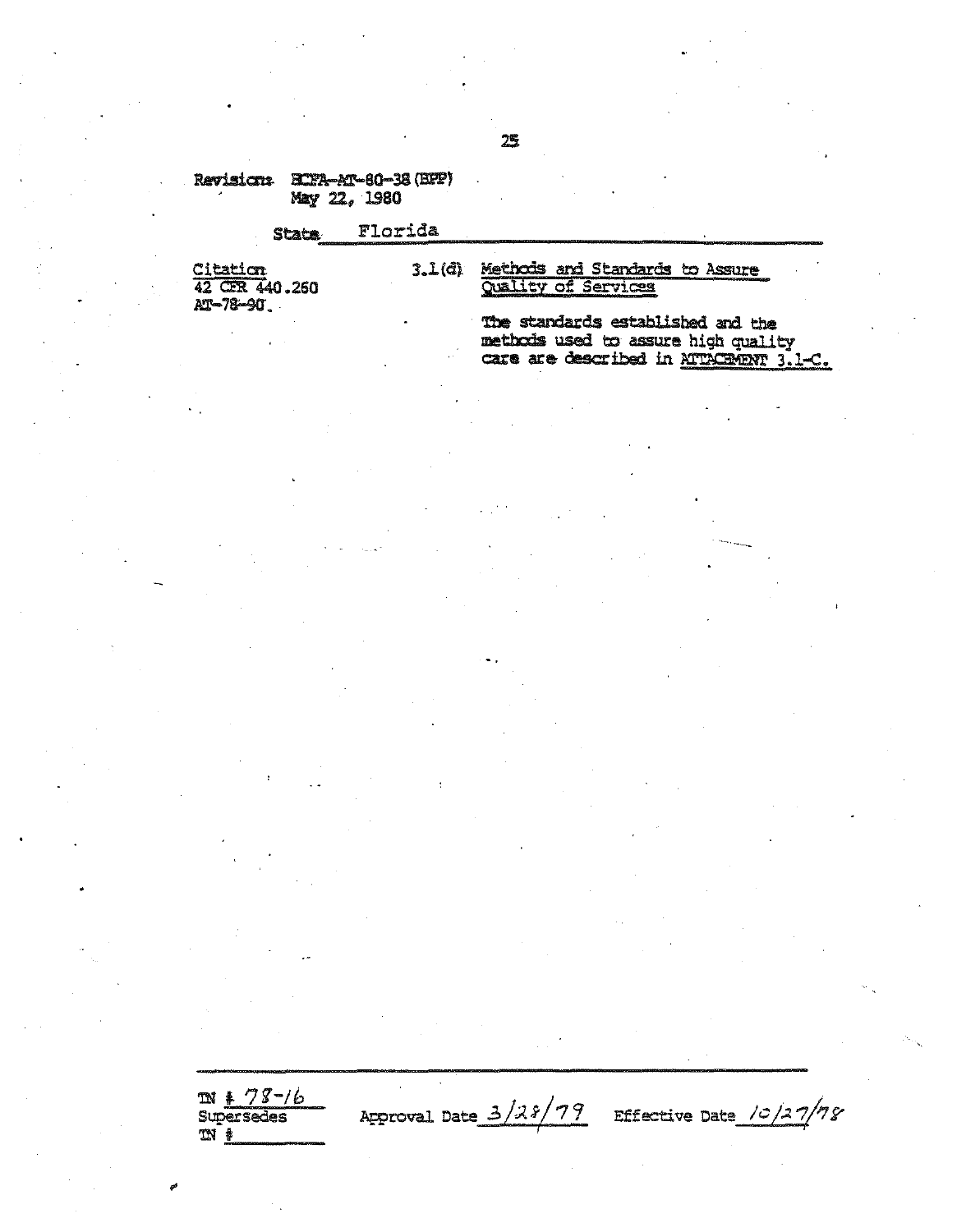## Revisions HCFA-AT-80-38 (BFP) May 22, 1980

### Florida **State**

Citation 42 CFR 441.20

 $\mathcal{E}$ 

# 3.1(e) Family Planning Services

AT-78-90

The requirements of 42 CFR 441.20 are met regarding freedom from coercion or pressure of mind and conscience, and freedom of choice of method to be used for family planung.

 $\frac{N + 75 - 76}{\text{Supersedes}}$ Approval Date 3/28/79 Effective Date 10/27/78  $\mathfrak{m}$  .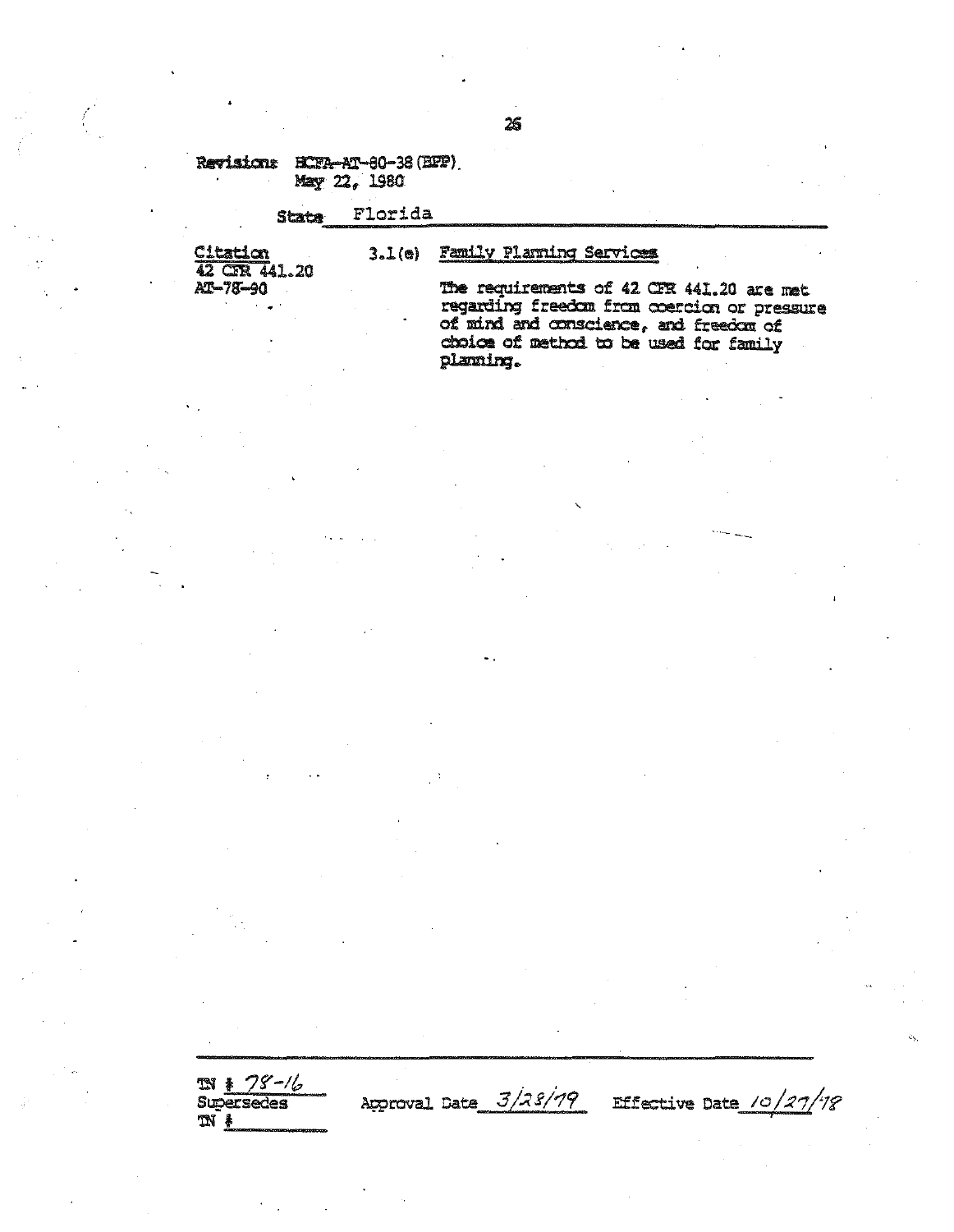*r*

state/Territory: FLORIDA

Citation 42 CFR 441.30 AT-78-90

3.1 (f) (1) Optometric Services

optometric services (other than those provided under 5S435.531 and 436.531) are not now but were previously provided under the plan. Services of the type an optometrist is legally authorized to perform are specifically included in the term "physicians' services" under this plan and are reimbursed whether furnished by a physician or an optometrist.

- *L/* Yes.
- *L/* No. The conditions described in the first sentence apply but the term "physicians' services" does not specifically include services of the type an optometrist is legallY authorized to perform.
- $\chi/\chi$ / Not applicable. The conditions in the first sentence do not apply.

### (2.) organ Transplant Procedures

Organ transplant procedures are provided.

*L/* ~o.

*L]I* Yes. Similarly situated individuals are treated alike and any restriction on the facilities that may, or practitioners who may. provide those procedures is consistent with the accessibility of high quality care to individuals eligible for the procedures under this plan. Standards for the coverage of organ transplant procedures are described at ATTACHMENT 3.1-E.

1903(i)(l) of the Act, F.L. 99-272 (Section 9507)

•

-

| TN No. $87 - 21$<br>Supersedes<br>TN No. $87-13$ | Approval Date                                         | Effective Date $4-1-87$ |                          |
|--------------------------------------------------|-------------------------------------------------------|-------------------------|--------------------------|
|                                                  |                                                       |                         | $HCFA$ ID: $1008P/0011P$ |
|                                                  | ☆ U.S. GOVERNMENT PRINTING OFFICE: 1987-181-270/60174 |                         |                          |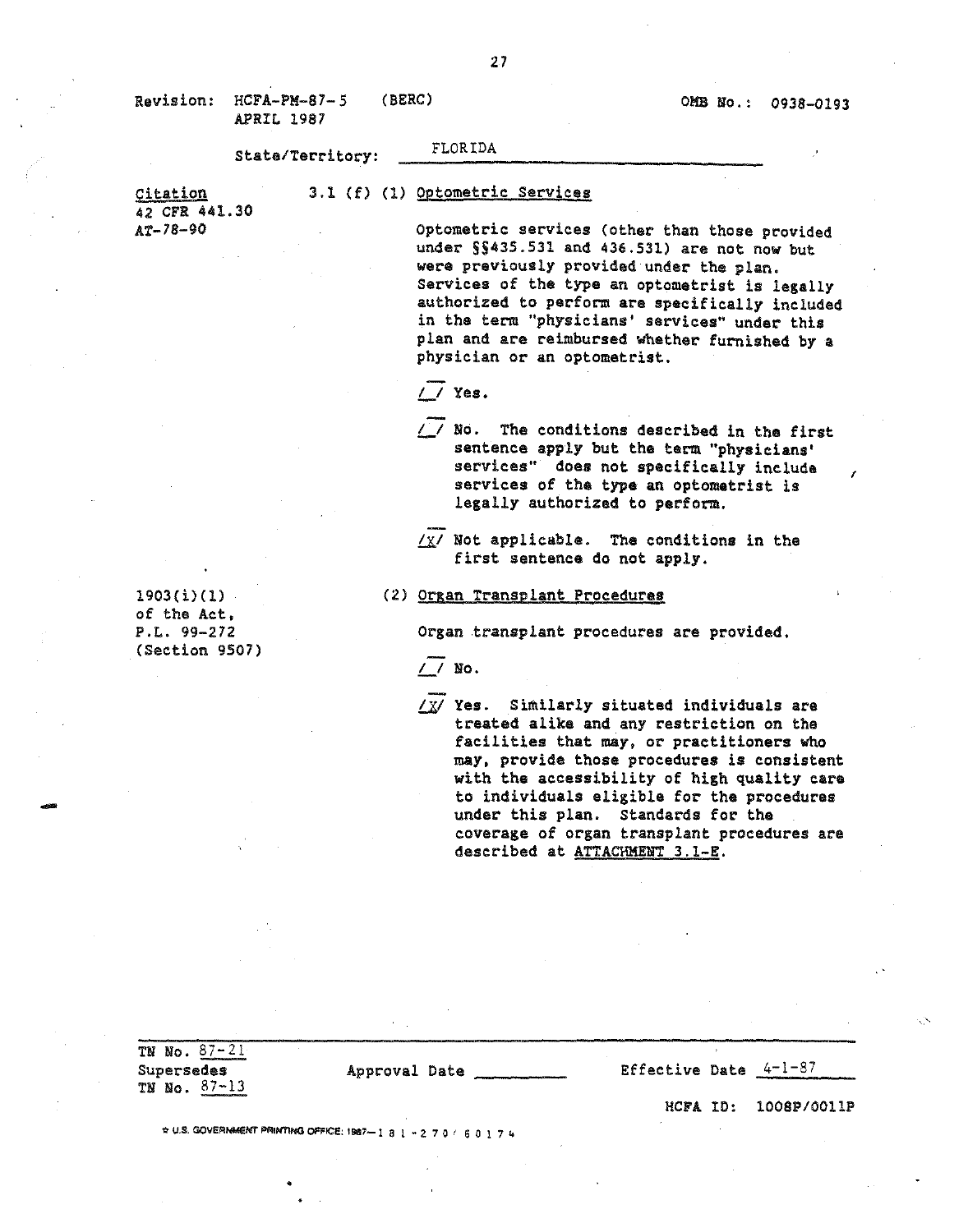| ariatveg                                   | $HCPA = P6 = 17 - 4$<br>KARCH 1987 | (222)                                                                                                                                                   | $\circ$ .: $\circ$ .: $\circ$ |
|--------------------------------------------|------------------------------------|---------------------------------------------------------------------------------------------------------------------------------------------------------|-------------------------------|
|                                            | State/Territory:                   | FLORIDA                                                                                                                                                 |                               |
| Cleation<br>42 CFR 431.110(b)              |                                    | 3.1 (g) Particisation by Indian Health Service Pacificiae                                                                                               |                               |
| $12 - 78 - 90$                             |                                    | Indian Health Service facilities are accepted as<br>previdars, in accordance with 42 CFR 431.110(b), as<br>the same basis as other qualified providers. |                               |
| $1902(e)(9)$ of<br>the Ast.<br>P.L. 99-509 |                                    | (h) Respirators_Gare_Services_for_Yentilator-Oependant<br>Individuala                                                                                   |                               |
| (Seetian 9408)                             |                                    | lespiratory care services, as defined in<br>section 1902(e)(9)(C) of the Ast, are provided<br>under the plan to individuals when                        |                               |
|                                            |                                    | (1) Are medically dependent on a ventilator for<br>life support at least six hours perjany;                                                             |                               |

(2) Have been se dependant as inpatients during a single stay or a continuous stay in one or more hospitals, SMTs or ICFs for the lesser of-

 $\overline{KJ}$  30 consecutive days:

- / /365" days (the maximum number of inpatient days allowed under the State plan); for recipients under 21 years of age participating in EPSDT.
- (3) Except for home respiratory care, would require respiratory care on an inpatient basis in a hospital, SNF, or ICF for which Medicaid payments would be made:
- (4) Have adequate social support services to be cared for at home; and

(3) Wish to be cared for at home.

 $\overline{XY}$  Yes. The requirements of section 1902(e)(9) of the iet ars met.

/ / Met applicable. These services are not included in the plan.

 $T = 80 - 53$ Supersedes  $79.80.87 - 21$ 

 $2/6/91$ Approval Date

Effective Date 10/1/90

**HCTA ID: 1008P/0011F** 

P.L. 101-239  $(Section 6403)$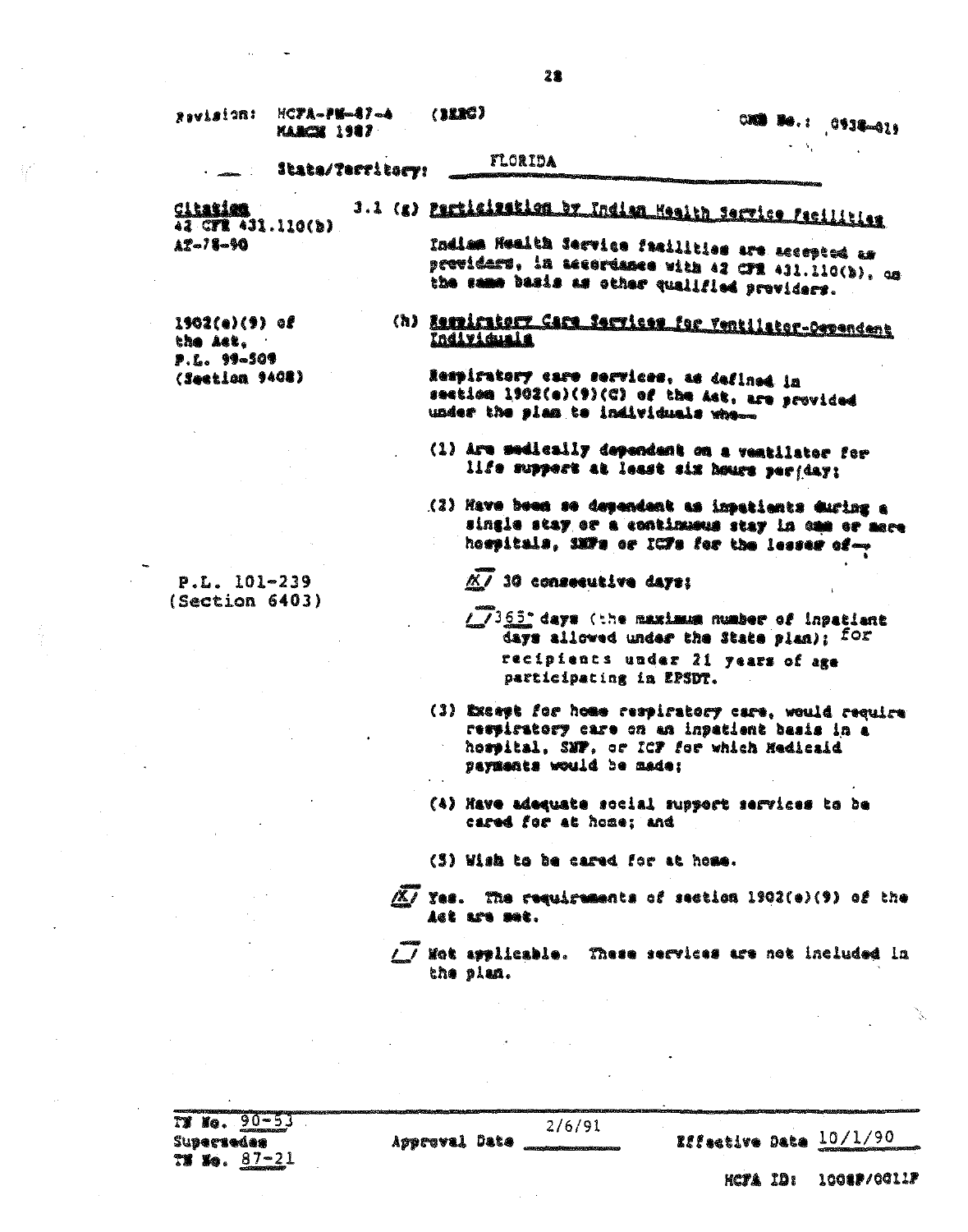# 28(a)

3.1(i)

Revision: HCFA-PM-91- (MB) 1991

State/Territory:

FLORIDA

Citation  $1905(a)(24)$  and 1930 of the Act P. L. 101-508 (Section 4712 OBRI. 90)

## Community supported living arrangements services

Community supported living arrangements services provided to developmentally disabled indiViduals in accordance with section 1930 of the Act.

- x Yes.
- No.

Attachment 3.1-F identifies the community supported living arrangement: services provided.

TN No. 92-01 supercedes TN No. NEW

Approval Date  $4-27-92$ 

Effective Date 1/1/92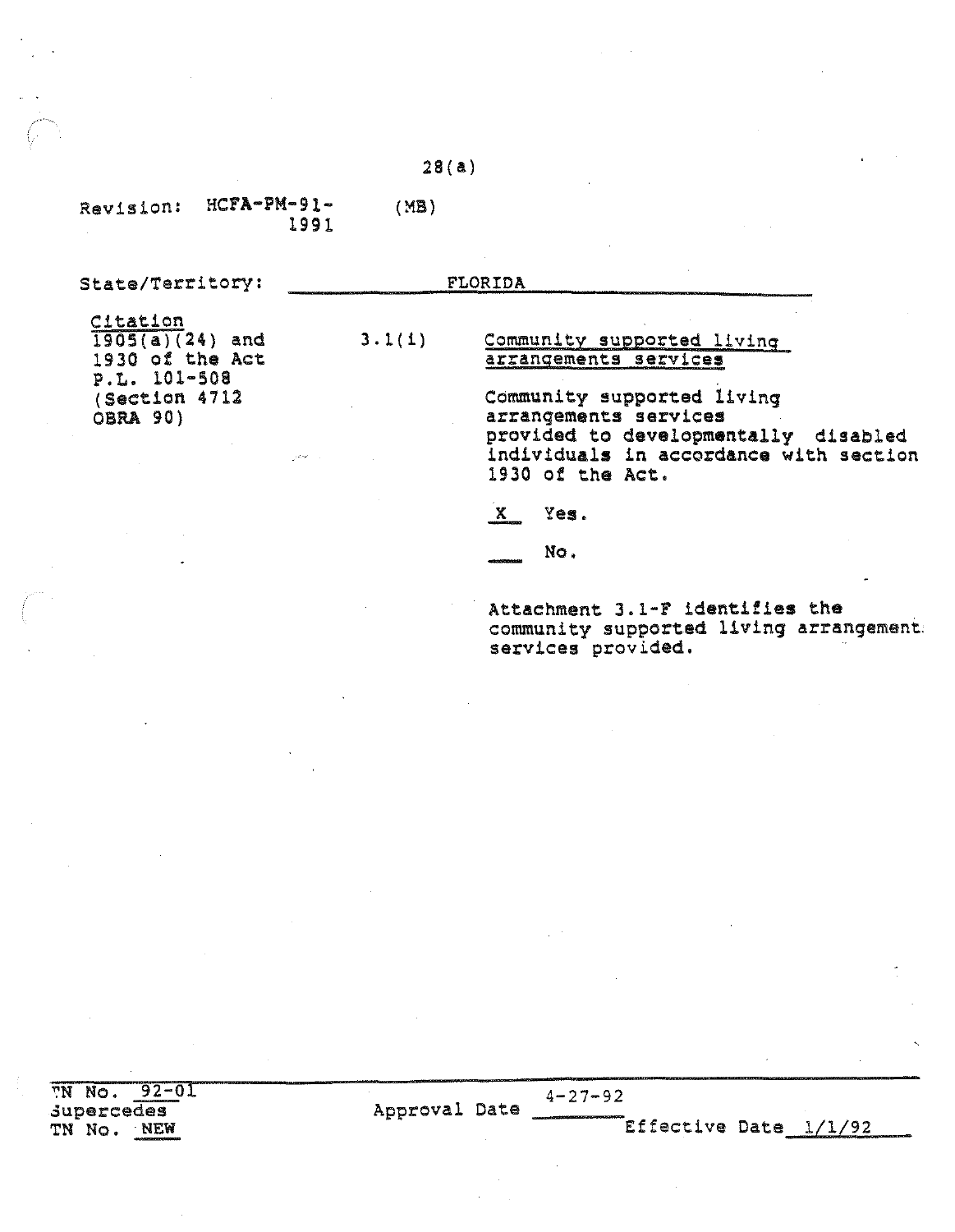| Revision: |     | $HCFA-PM-93-5$ | (MB) |
|-----------|-----|----------------|------|
|           | мач | 1993           |      |

### State: FLORIDA

### 3.2 Coordination of Medicaid with Hedicare and Other Citation Insurance

#### $(a)$ Premiums

Medicare Part A and Part B  $(1)$ 

### (1) Qualified Medicare Beneficiary  $(QMB)$

The Medicaid agency pays Medicare<br>Part A premiums (if applicable) and Part B premiums (if applicable) and<br>the QMB group defined in Item A.25 of<br>ATTACHMENT 2.2-A, through the group premlum payment arrangement, unless the agency has a Buy-in agreement for such payment, as indicated below.

藍い  $\overline{\mathbf{1}}$ 

Buy-In agreement for:

X Part A X Part B

The Medicaid agency pays premiums, for which the beneficiary would be liable, for<br>enrollment in an HMO participating in Medicare.

 $1902(a)(10)(E)(1)$  and  $1905(p)(1)$  of the Act

TN No.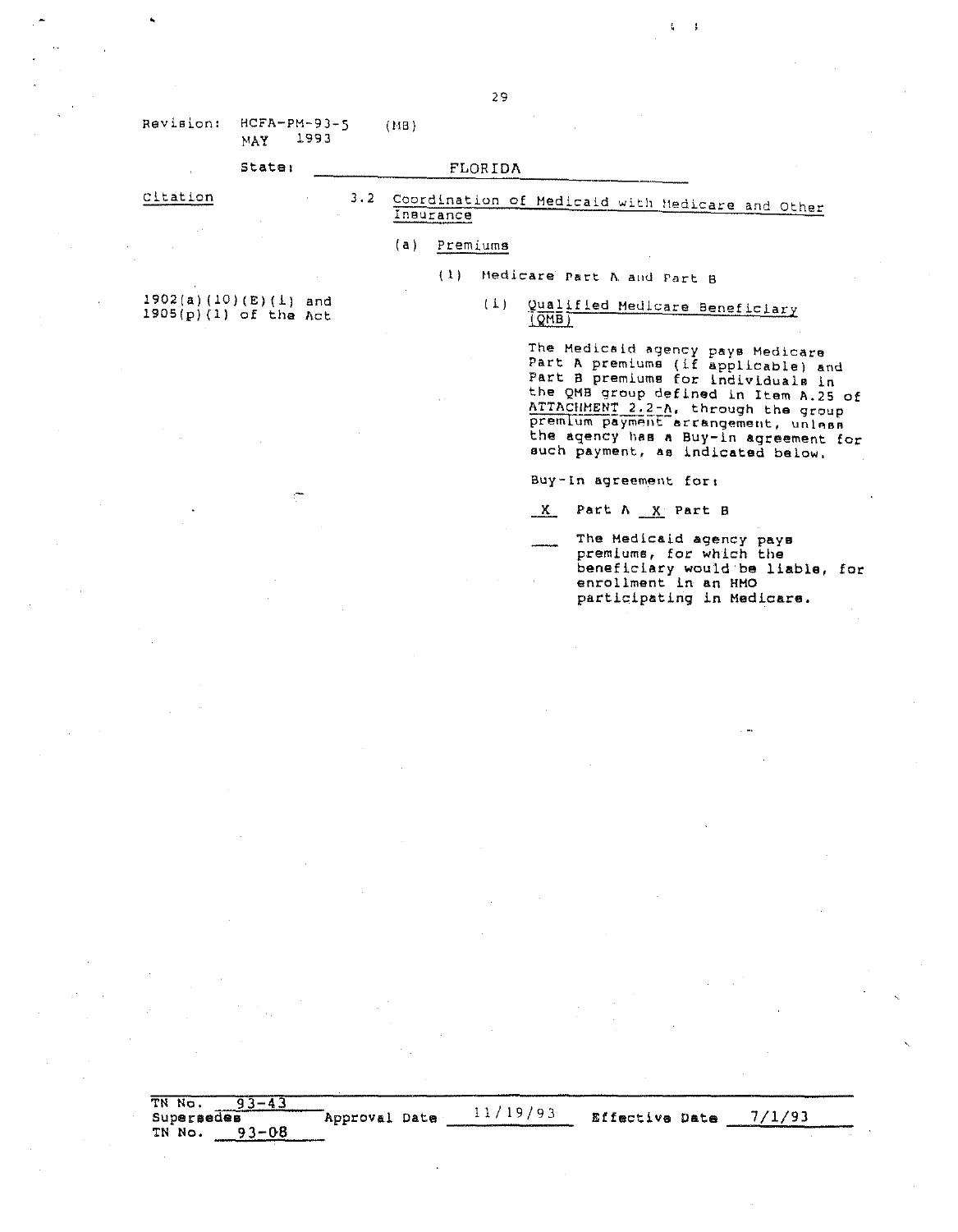| Revision:                                                           | HCFA-PM-97-3 (CMSO)<br>December 1997 |        |                |                                                                                                                                                                                                                                                                                                                                                      |
|---------------------------------------------------------------------|--------------------------------------|--------|----------------|------------------------------------------------------------------------------------------------------------------------------------------------------------------------------------------------------------------------------------------------------------------------------------------------------------------------------------------------------|
| Citation                                                            |                                      | State: | <b>FLORIDA</b> |                                                                                                                                                                                                                                                                                                                                                      |
| 1902(a)(10)(E)(ii<br>and 1905(s) of the Act                         |                                      |        | (ii)           | <b>Qualified Disabled and Working</b><br>Individual (QDWI)<br>The Medicaid agency pays Medicare Part A<br>premiums under a group premium payment<br>arrangement, subject to any contribution<br>required as described in <b>ATTACHMENT</b><br>4.18-E, for individuals in the QDWI group<br>defined in item A.26 of ATTACHMENT 2.2-A<br>of this plan. |
| 1902(a)(10)(E)(iii)<br>and 1905(p)(3)(A)(ii)<br>of the Act          |                                      |        | (iii)          | <b>Specified Low-Income Medicare</b><br><b>Beneficiary (SLMB)</b><br>The Medicaid agency pays Medicare Part B<br>premiums under the State buy-in process for<br>individuals in the SLMB group defined in item<br>A.27 of ATTACHMENT 2.2-A of this plan.                                                                                              |
| 1902(a)(10)(E)(iv)(I),<br>1905(p)(3)(A)(ii), and<br>1933 of the Act |                                      |        | (iv)           | Qualifying Individual-1 (QI-1)<br>The Medicaid agency pays Medicare Part B<br>premiums under the State buy-in process for<br>individuals described in 1902(a)(10)(E)(iv)(I)<br>and subject to 1933 of the Act.                                                                                                                                       |

29a

Approval Date: 03-15-10

Effective Date \_01/01/09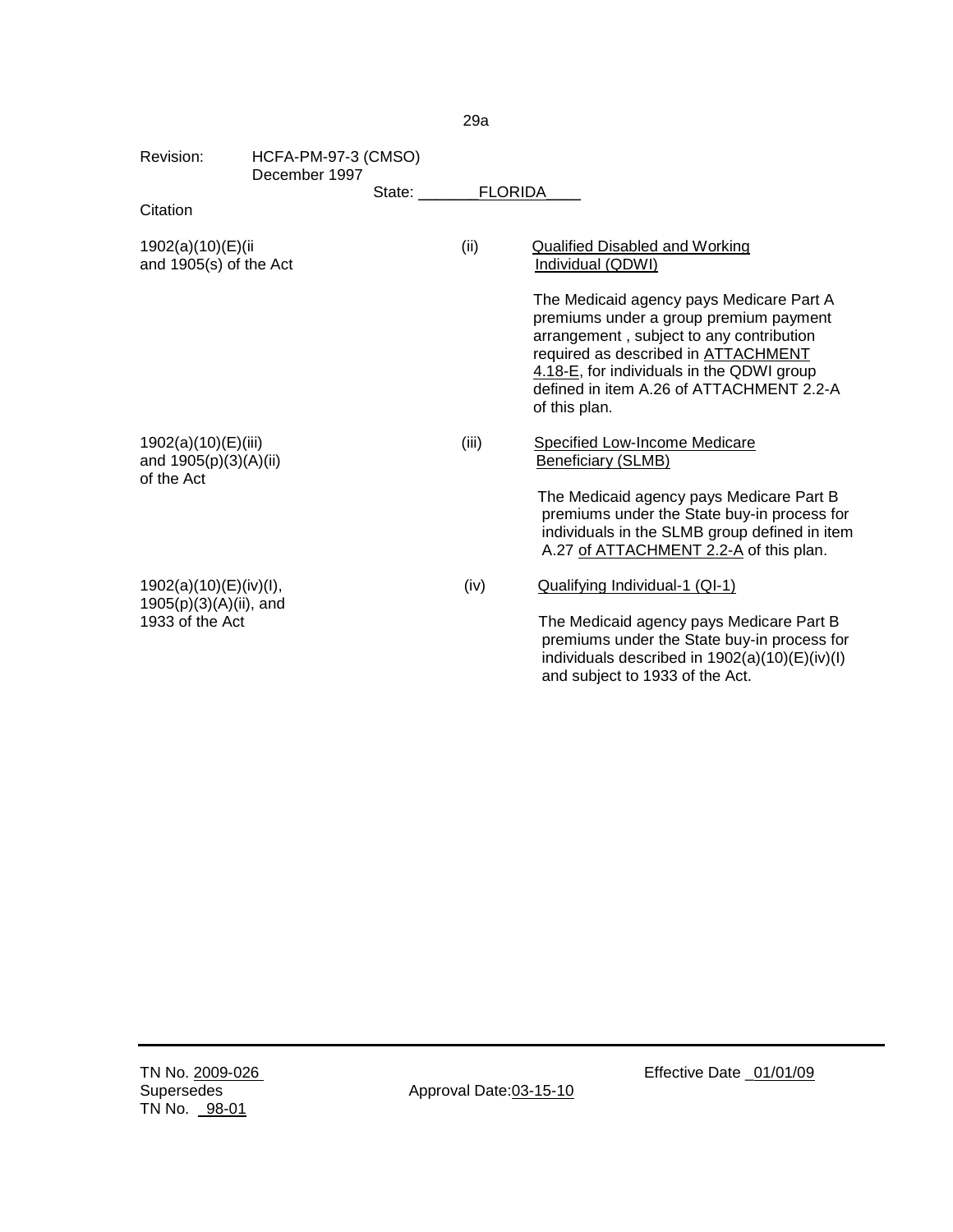# State:  $FLORIDA$

### **Citation**

1843(0) and 1905(a) of the Act and 42 CPR 431.625

# (vi) Other Medicaid Recipients

The Medicaid agency pays Medicare Part B premiums to make Medicare Part B coverage available to the following individuals:

All individuals who are:

- (a) receiving benefits under titles I, IV-A, X, XIV, or XVI (AABD or SSI);
- (b) receiving State supplements under title XVI; or
- $(c)$  within a group listed at 42 CFR 431.625(d)(2).

\_ Individuals receiving title II or Railroad Retirement benefits.

\_ Medically needy individuals (FFP is not available for this group).

(2) Other Health Insurance

The Medicaid agency pays insurance premiums for medical or any other type of remedial care to maintain a third party resource for Medicaid covered services provided to eligible individuals (except individuals 65 years of age or older and disabled individuals, entitled to Medicare Part A but not enrolled in Medicare Part B).

TN No. 98-01 Supersedes TN No. 91-50

Approval Date <u>(e|10 90</u>

Effective Date  $4/1/98$ 

1902(a)(30) and  $1905(a)$  of the Act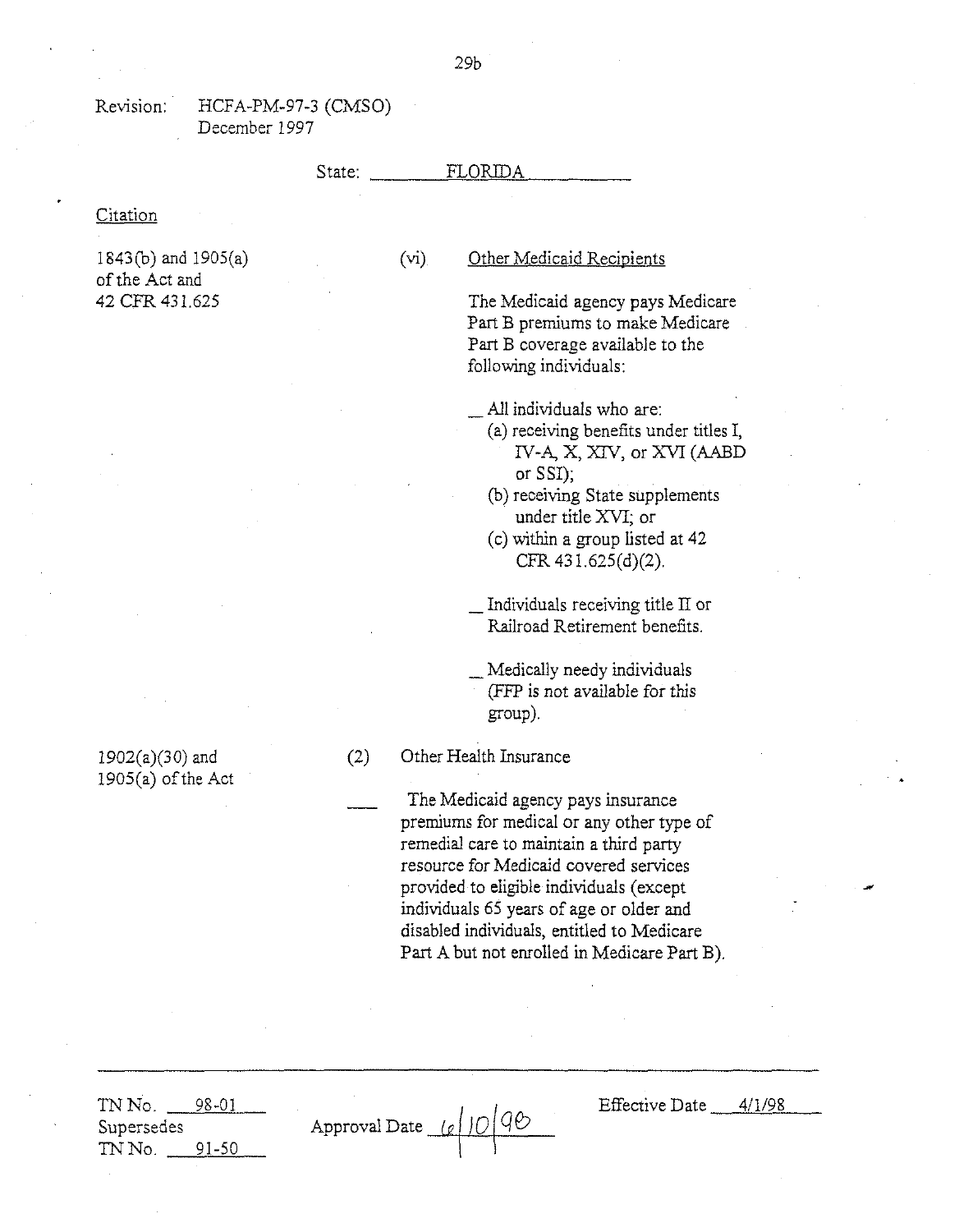| AUGUST 1991                                     |       |                                                                                                                                                                                                                                                                                    |
|-------------------------------------------------|-------|------------------------------------------------------------------------------------------------------------------------------------------------------------------------------------------------------------------------------------------------------------------------------------|
| State/Territory:                                |       | Florida                                                                                                                                                                                                                                                                            |
| Citation<br>(b)                                 |       | Deductibles/Coinsurance                                                                                                                                                                                                                                                            |
|                                                 | (1)   | Medicare Part A, B, and C                                                                                                                                                                                                                                                          |
| Section $1902(n)$<br>of the Act                 |       | Attachment 4.19-B describes the methods and standards for<br>establishing payment rates for services covered under<br>Medicare, and/or the methodology for payment of<br>Medicare deductible and coinsurance amounts, to the extent<br>available for each of the following groups. |
| Sections 1902                                   | (i)   | <b>Qualified Medicare Beneficiaries (QMBS)</b>                                                                                                                                                                                                                                     |
| $(a)(10)(E)$ and<br>$1905(p)$ of the Act        |       | The Medicaid agency pays deductibles and coinsurance for<br>QMBs (subject to any nominal Medicaid copayment) only<br>for the amount, duration, and scope of services otherwise<br>available under this plan.                                                                       |
| 42 CFR 431.625                                  | (ii)  | <b>Other Medicaid Recipients</b>                                                                                                                                                                                                                                                   |
| $1902(a)(10)(E)$ and<br>$1903(a)(1)$ of the Act |       | The Medicaid agency pays Medicare deductibles and<br>coinsurance (subject to any nominal Medicaid copayment)<br>for services furnished to individuals who are described in<br>section $3.2(a)(1)(iii)$ above, as follows:                                                          |
|                                                 |       | For the entire range of services available under<br>$\left  \begin{array}{c} \end{array} \right $<br>Medicare Part B, except for physician services and<br>physician type services.                                                                                                |
|                                                 |       | Only for the amount, duration, and scope of services<br>/ X /<br>otherwise available under this plan.                                                                                                                                                                              |
|                                                 | (iii) | Dual Eligible—QMB plus Other Medicaid Recipients                                                                                                                                                                                                                                   |
|                                                 |       | The Medicaid agency pays deductibles and coinsurance for<br>services furnished to individuals eligible both as QMBs and<br>categorically or medically needy (subject to any nominal<br>Medicaid copayment.                                                                         |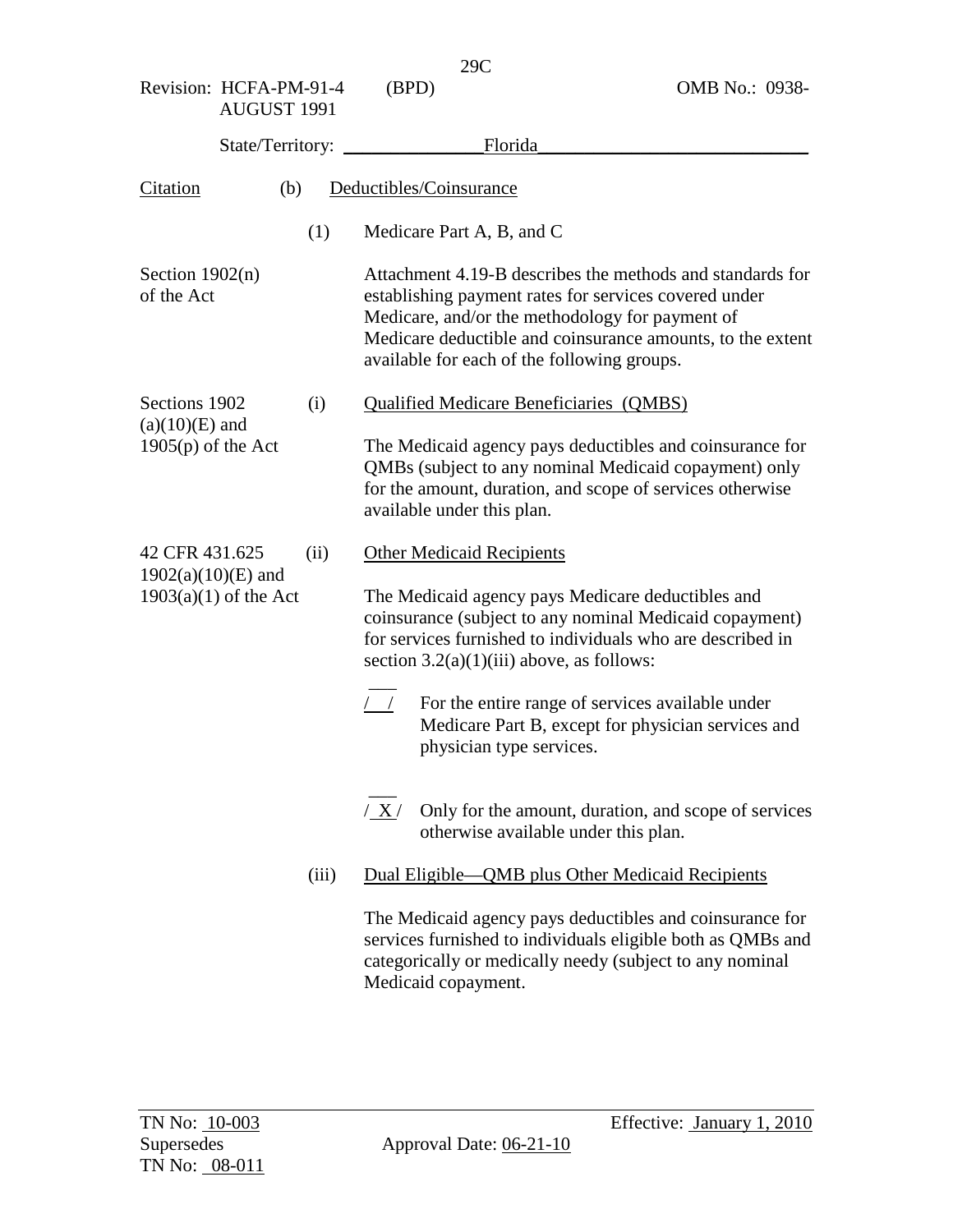## Revision: HI7A-AT-80-38 (BPP) May 22, 1980

### Florida **State**

Citation<br>42 CFR 441.101, 42 CFR 431.620 (c) and  $(d)$ . AT-79-29

 $m * 78 - 16$ 

**Supersedes** 

 $M$   $\ast$ 

## 3.3 Medicaid for Individuals Age 65 or Over in Institutions for Mental Diseases

Medicaid is provided for individuals 65 years of age or older who are patients in institutions for mental diseases.

 $\overline{\mathbb{X}}$ Yes. The requirements of 42 CFR Part 441, Subpart  $C_r$ , and  $42$  CTR  $431.620(c)$  and  $(d)$ are met.

Not applicable. Medicaid is not provided to aged individuals in such institutions under this plan.

Effective Date  $\frac{10}{2}$  /27/78

30

Approval Date  $3/38/79$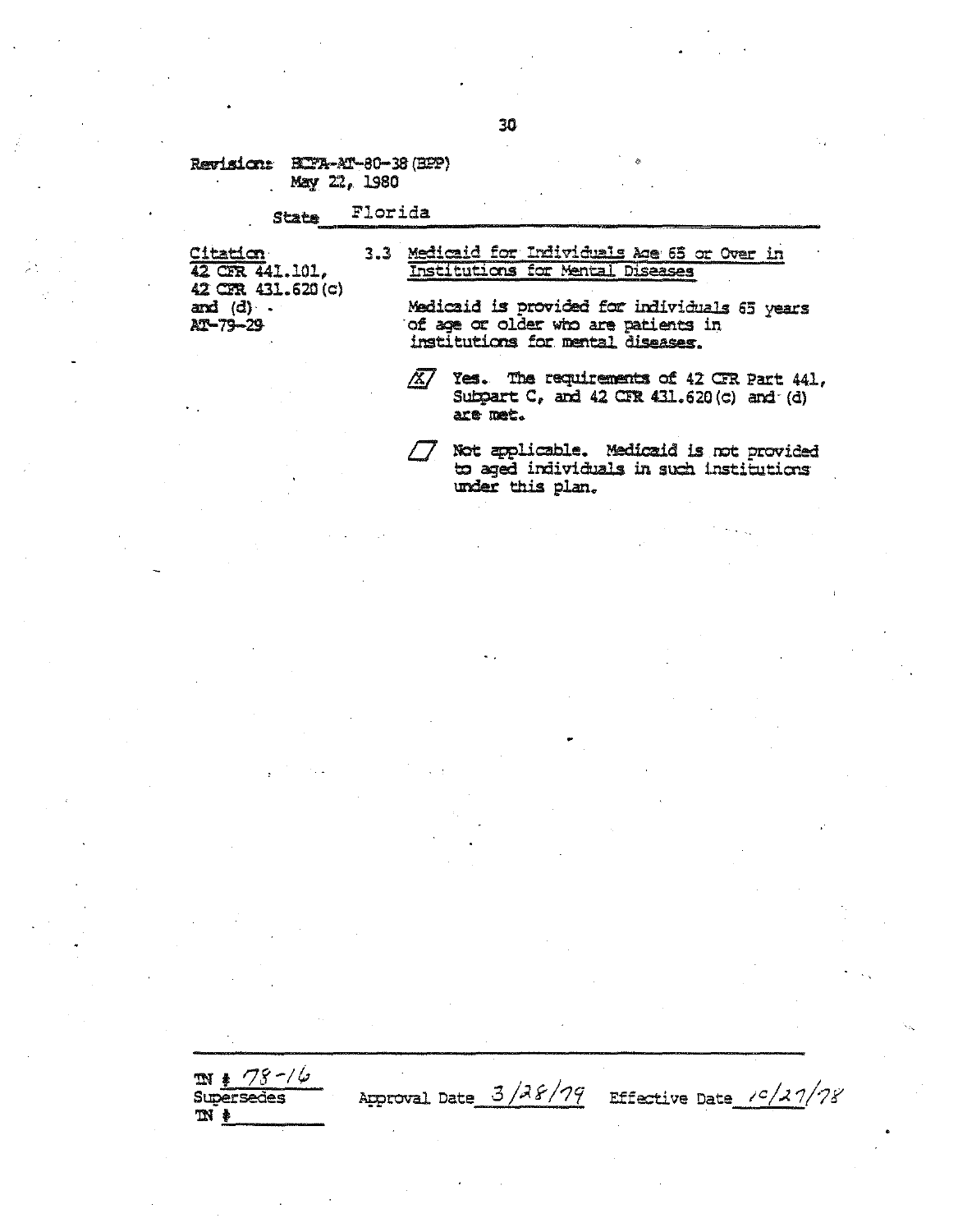Revision: BIFR-AT-80-38 (BPP) May 22, 1980

### Florida State

Citation<br>42 GR 441.252 AT-78-99

3.4 Special Requirements Arplicable to Sterilization Procedures

> All requirements of 42 CFR Part 441, Subpart F are met.

 $m$   $/ \frac{79 - 5}{$ <br>Supersedes Approval Date  $5/31/79$  Effective Date  $2/6/79$  $N^*$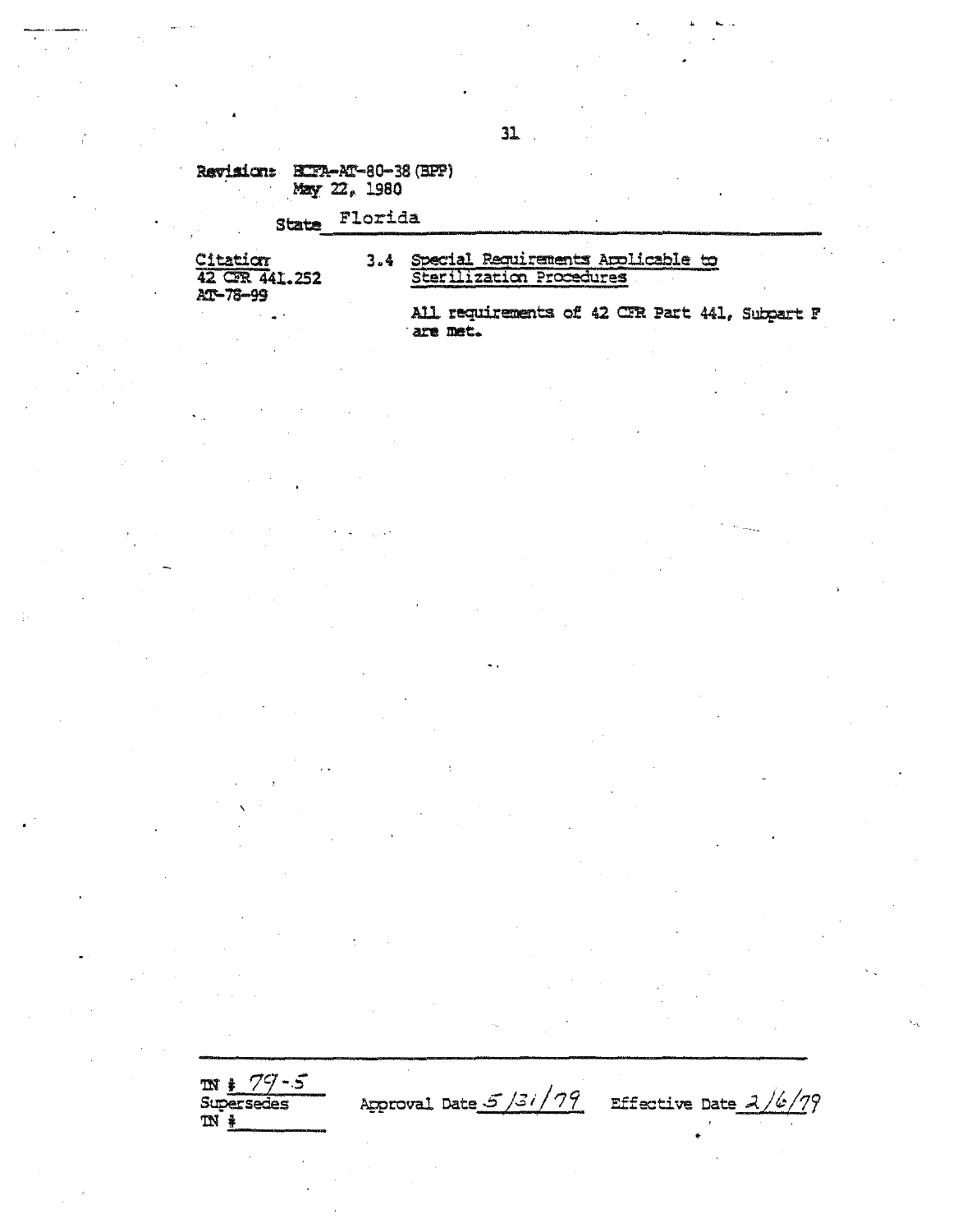AUGUST 1991 State: FLORIDA **Citation**  $\frac{1902(a)}{152}$ and 1925 of **the Act.** 3.5  $(a)$ Families Receiving Extended Medicaid Benefits Services provided to families during the first 6-month period of extended Medicaid benefits under Section 1925 of the Act are equal in amount, duration, and scope to services provided to categorically needy AFDC recipients as described in  $ATTAC+MENT$   $3.1-A$  (or may be greater if provided through a caretaker relative employer's health **.insurance plan).** (b) Services provided to families during the second 6-month periOd of extended Medicaid benefits ui.der section 1925 of the Act **are--**  $\sqrt{X/}$  Equal in amount, duration, and scope to services provided to categorically needy AFDC recipients as described in ATTACHMENT 3.1-A (or may be greater if provided through <sup>a</sup> caretaker relative employer's health insurance plan).

> L-I Equal in' amount, duration, and scope to services provided to categorically needy AFDC recipients, (or may be greater if provided through a caretaker relative employer's health insurance plan) minus anyone or more of the **following acute services:**

 $\sqrt{17}$  Nursing facility services (other than services in an institution for mental diseases) for individuals 21 years of age or older.

•

OMB No.: 0938-

Medical or remedial care provided by licensed practitioners,

/ / Home health services.

**Effective Date** TN No. 91-50 TN No. <u>91–50</u><br>Supersedes – Approval Date <mark>OCT 6 1992</mark> TN No. 90-40 HCFA IO: 7982E **10/1/0J**

Jla

(BPD)

Revision: HCFA-PM-91- 4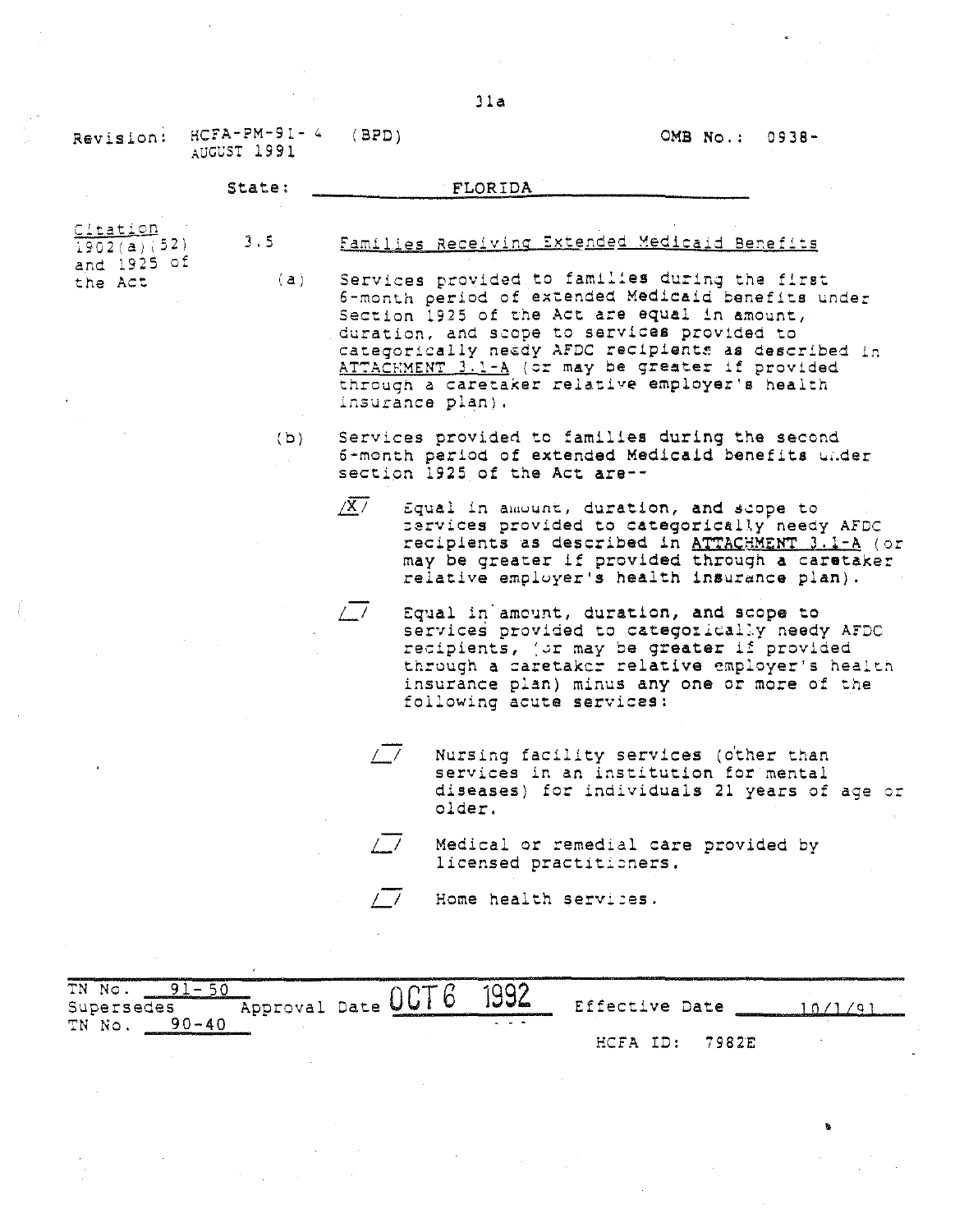| Revision: | $HCFA-PM-91-4$<br>AUGUST 1991 | (BPD)       | OMB No.:<br>$0938 -$                                                                                                                              |
|-----------|-------------------------------|-------------|---------------------------------------------------------------------------------------------------------------------------------------------------|
|           | State:                        |             | <b>FLORIDA</b>                                                                                                                                    |
|           |                               |             |                                                                                                                                                   |
| Citation  | 3.5                           | (Continued) | Families Receiving Extended Medicaid Benefits                                                                                                     |
|           |                               |             |                                                                                                                                                   |
|           |                               | $\sqrt{7}$  | Private duty nursing services.                                                                                                                    |
|           |                               | $\sqrt{7}$  | Physical therapy and related services.                                                                                                            |
|           |                               | $\sqrt{7}$  | Other diagnostic, screening, preventive, and<br>rehabilitation services.                                                                          |
|           |                               | $\sqrt{7}$  | Inpatient hospital services and nursing<br>facility services for individuals 65 years<br>of age or over in an institution for mental<br>diseases. |
|           |                               | $\sqrt{7}$  | Intermediate care facility services for the<br>mentally retarded.                                                                                 |
|           |                               | $\sqrt{7}$  | Inpatient psychiatric services for<br>individuals under age 21.                                                                                   |
|           |                               | $\sqrt{a}$  | Hospice services.                                                                                                                                 |
|           |                               | $\sqrt{7}$  | Respiratory care services.                                                                                                                        |
|           |                               | $\sqrt{7}$  | Any other medical care and any other type of<br>remedial care recognized under State law and<br>specified by the Secretary.                       |
|           |                               |             |                                                                                                                                                   |

| TN No.<br>Approval Date<br>Supersedes | a kalendari da camatan katalan kacamatan ing | iww6. | Effective Date | 1993 - Militar Adelaid (b. 1974) |  |
|---------------------------------------|----------------------------------------------|-------|----------------|----------------------------------|--|
| TN No.                                |                                              |       | HCFA ID:       | 7982E                            |  |

 $\label{eq:2.1} \mathcal{L}(\mathcal{L}^{\mathcal{L}}_{\mathcal{L}}(\mathcal{L}^{\mathcal{L}}_{\mathcal{L}}))\leq \mathcal{L}(\mathcal{L}^{\mathcal{L}}_{\mathcal{L}}(\mathcal{L}^{\mathcal{L}}_{\mathcal{L}}))$ 

 $\mathbf{e}^{(n)} = \mathbf{e}^{(n)}$